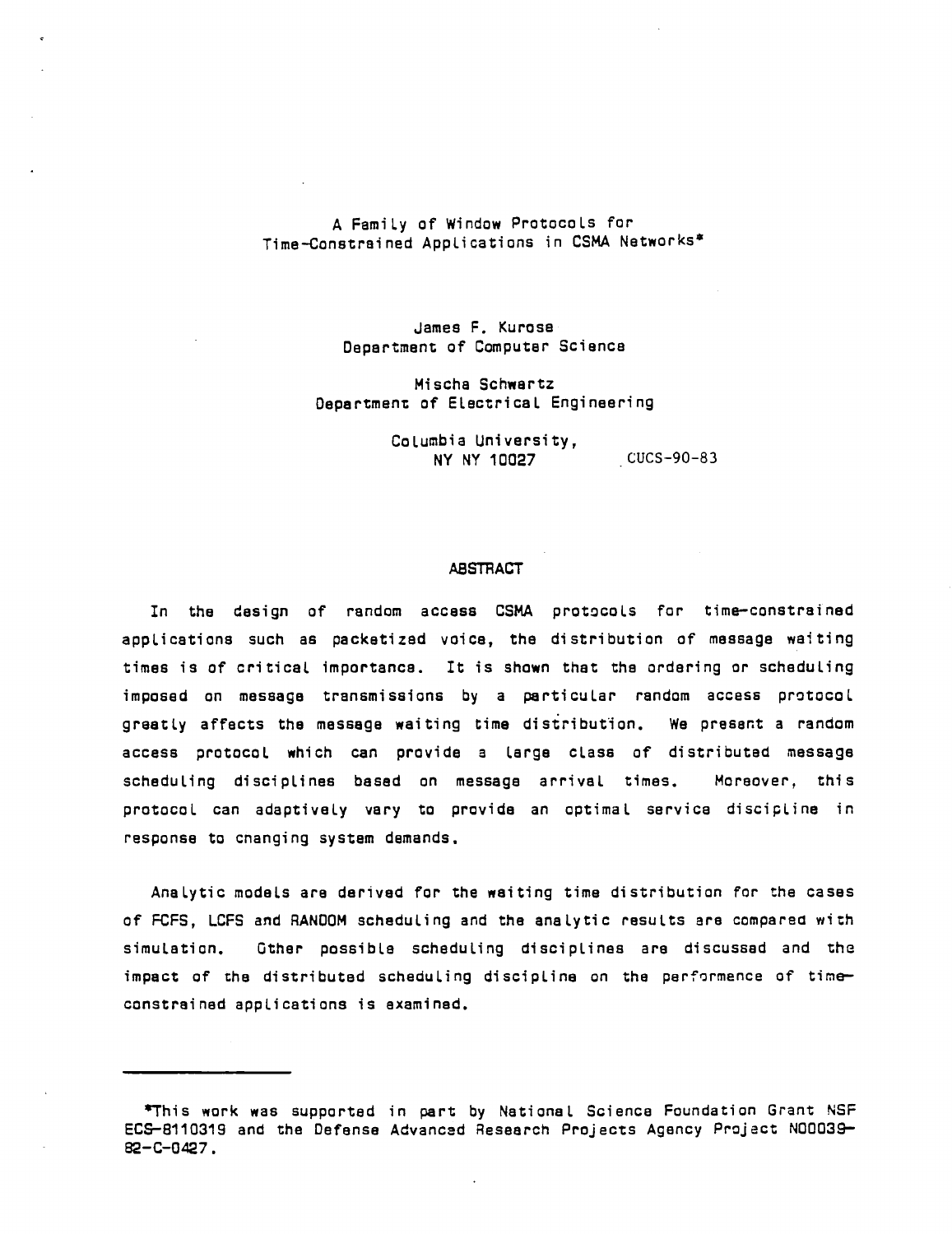### 1. Introduction

The usa of carrier sense multiple access (CSMAl chennels for data communication has been studied now for aLmost a decade. Much of this research has focused on developing random access strategies which permit users to efficiently share a channel in a distributed fashion. The primary performance metric used to evaluate these rendom access stratagies has been the classicaL tradaoff between time delay and throughput.

For many data communications applications, average time delay and throughput are adequata to charecterize the relevant parformanca trsdeoffs. Howaver, for many time-constrained applications, [e.g. packetized voice, distributed sensor networks [Distributed Sensor Networks 78]] in which data must either be transmitted within a cartain time Limit or be Lost, the additional performance metric of loss must be considered. Thus, rather than the two way tradeoff between time delay and throughput, there is a three way tradeoff among the performance measures of loss, throughput and time delay.

We will show that for time-constrained communication over CSMA channels, the ordering imposed on the message transmissions by a particular channel accass strategy is a critical factor in determining system performanca. That is, while a random access strategy does provide for distributed sharing of a resource, the channel access mechanism itself also functions as a distributed scheduling mechanism which permits messages distributed among the stations on a channel to be transmitted according to some explicit or implicit scheduling policy. A single general random access protocol based on a generalization of current window mechanisms [Galleger 78] [TowsLay 82] can be used to obtain a large class of distributed scheduling disciplines based on messaga arrival times. Moreover, such a ganeralized window mechanism can adaptively vary during system operation to provide an optimaL service discipline in response to changing system demands.

In the folLowing section we describa this random access protocol and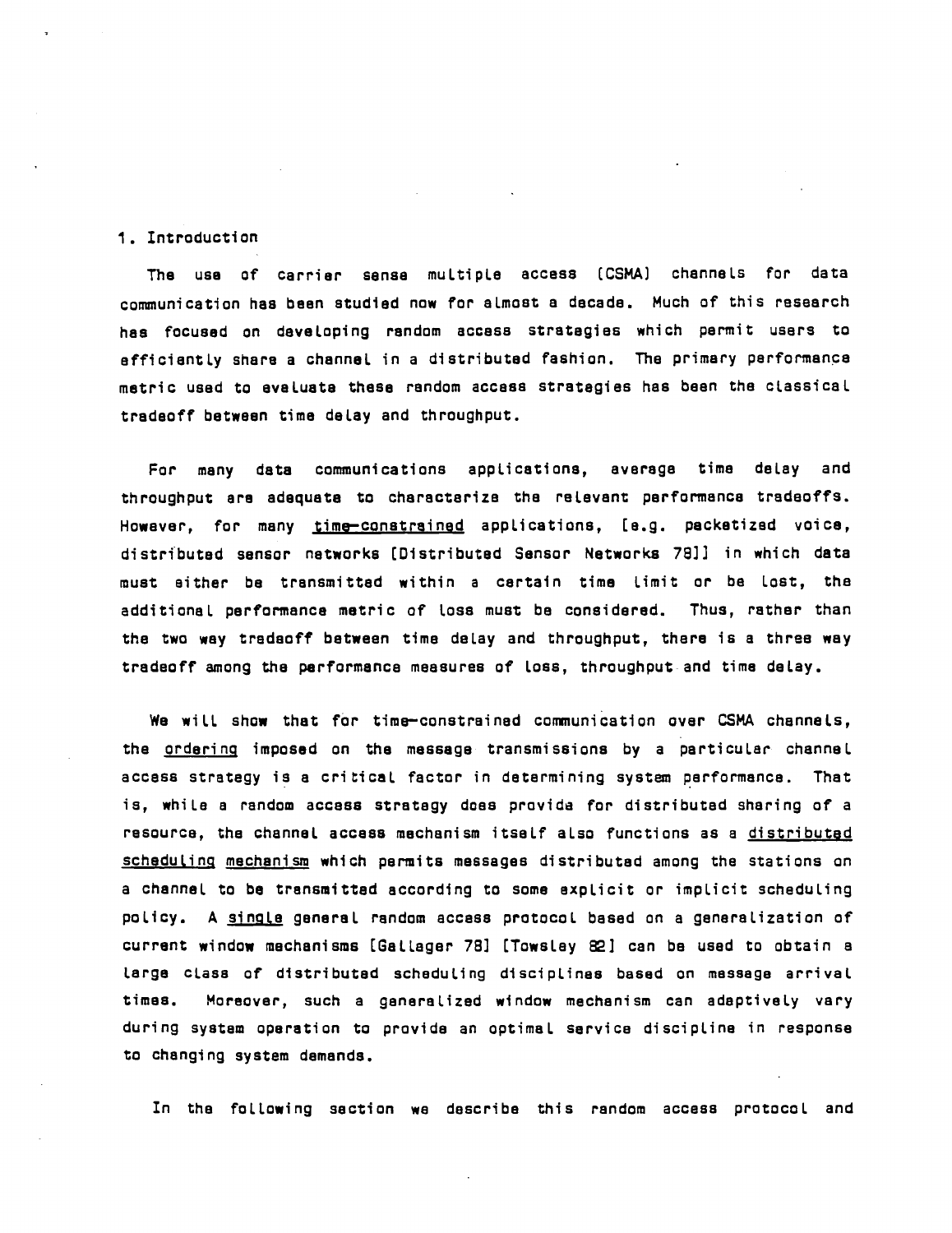discuss its use as a distributed scheduling mechanism. In section 3 we then study three particular cases in which the protocol provides FCFS, LCFS and RANDOM scheduling and present approximate analytic models for the waiting time distribution for each of these three disciplines. The analytic results are shown to compare favorably with simulation results.

Using these results, we then compare the time delay versus throughput versus loss performance of the three distributed scheduling disciplines in saction 4. Another scheduling discipline which specifically attempts to maximize the percentage of messages with waiting times below a specified time bound is then suggested and discussed. Finally, the performance results are used to illustrate several important features of the scheduling function performed by a random access protocol and the impact of the scheduling function on the time-constrained performance of the protocol.

#### 2. A Protocol for Time-Constrained Communication Over a CSMA Channel

In this section we describe a random access protocol suitable for timeconstrained communication over a CSMA channel and demonstrate its use as a distributed scheduling mechanism. A probabilistic model of the protocol's behavior is derived in order to obtain average performance measures for the contention resolution phase of the protocol.

#### 2.1. Description of the Protocol

Let us assume that each station on the multiple access channal possesses a clock which defines the current time, t, and that the clocks at all stations are synchronized. Each station will maintain a value for each message which arrives at the station called the pseudo arrival time of the message. The initial value of a message's pseudo arrival time is the actual arrival time of the message at the station; a message's pseudo arrival time may change as In addition, each station will also maintain a value, described below. t\_past, such that all messages currently at any station have a pseudo arrival time greater than t past; all stations initialize t past to the initial clock Finally, each station has a pseudo random number generator and each value. station initializes the generator with the same seed and therefore produces the same sequence of pseudo-random numbers.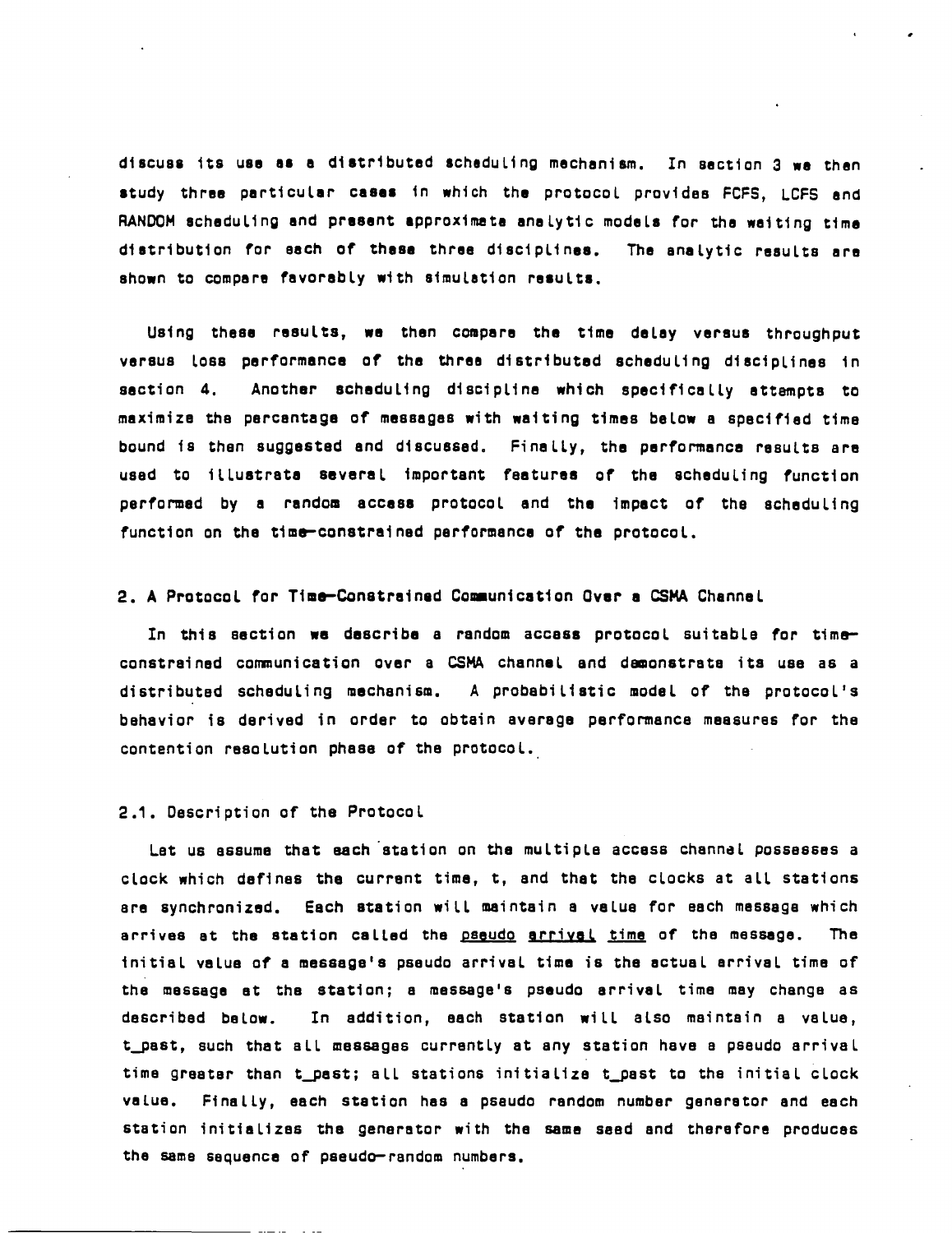The operation of the protocol is shown below in figure 1. The pseudoarrival times of all massages which have not yet been successfully transmitted are shown balow the time axes in this figure. The protocol functions as All stations continuously monitor the channel and after each fallows. successful message transmission, each station uses its random number generator and a scheduling policy to be described below to select a window of time between t\_past and the current time, t; the selection of this window is shown on the second time axis in figure 1. Since all stations have the same value of t\_past and generate the same sequence of random numbers, all stations will select the same window of time. After a window has been selected, all stations with messages with pseudo arrival times which fall within this window of time attempt to transmit the message.



figure 1

If no stations have a message with a pseudo arrival time which falls in this window, then an empty slot occurs on the channel and all stations select a new initial window after updating their values of t\_past and the pseudo arrival time of any message as discussed below. If exactly one message falls within this initial window, then its transmission begins immediataly.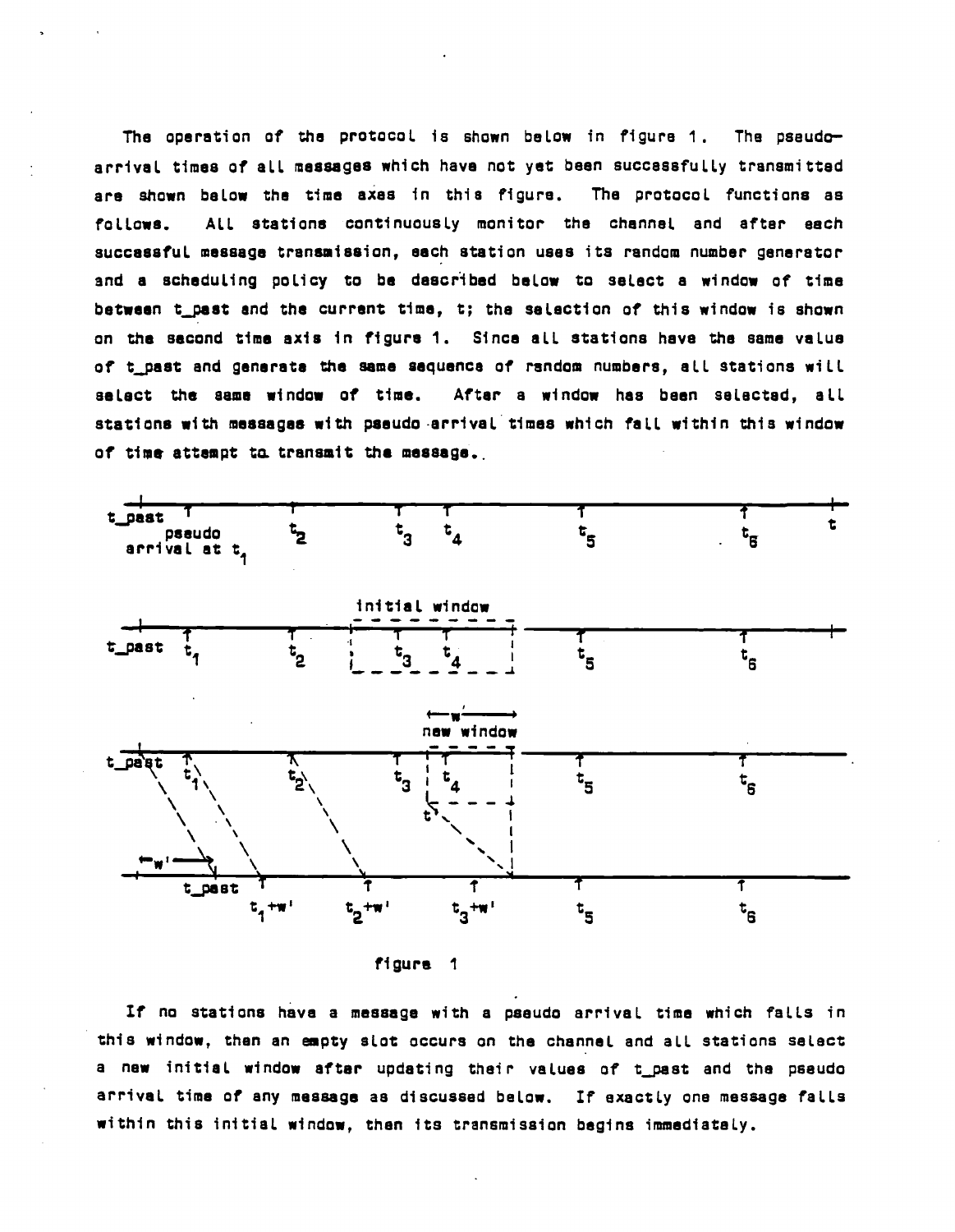If more than one station has a message with a pseudo arrival time which falls within the time window, then two or more stations attempt to transmit a message and a collision occurs. All stations continue to monitor tha channel and attempt to resolve this collision by splitting the initial time window in half. The stations then use their random number generator and the scheduling policy described below to select one of the two halves of the initial window as shown on the third time axis in figure 1; since all stations use the same sequence of pseudo random numbers, all stations will select the same half of the split window. The random accass procedure is then repeated using the selected half of the split window as the new time window. If no message has a psaudo arrival time which falls in the selected half of a split window, an empty slot will occur on the channel and all stations will then select the remaining half of the split window, immediately split this new window (since it is known to contain two or more me868ges), choose one of' tha halves of the newly split window, and repeat the above access procedure using that half' of the newly split window. This splitting process continues until a singLe message is finally transmitted.

All stations perform the windowing process and thus each station knows the width, w', and the starting time, t', of avery time window which contains either no message arrivals or a single message arrival. Once a window with exactly zero or one message arrivals has been selected and the message (if any) has been transmitted, all stations can effectively remove this window of time from consideration, as if the window of time had never occurred. The effect of removing this window of time is twofold. First, all stations with a message with a pseudo arrival time before t' must update the pseudo arrival time of the message by the width, w', of the window. Secondly, since the pseudo arrival time of each message which arrived before t' has been increased by w', there is a gap of time from t\_past to t\_past+w' for which it is known that there are no messages present and all stations can update t\_past accordingly. The effect of updating the value of t-past and the pseudo arrival times is shown on the fourth time axis in figure 1.

The selection of the position of the initial window and the method by which one of the two halves of a spLit window is selected determine the scheduling poLicy implemented by the random access mechanism. Suppose that the time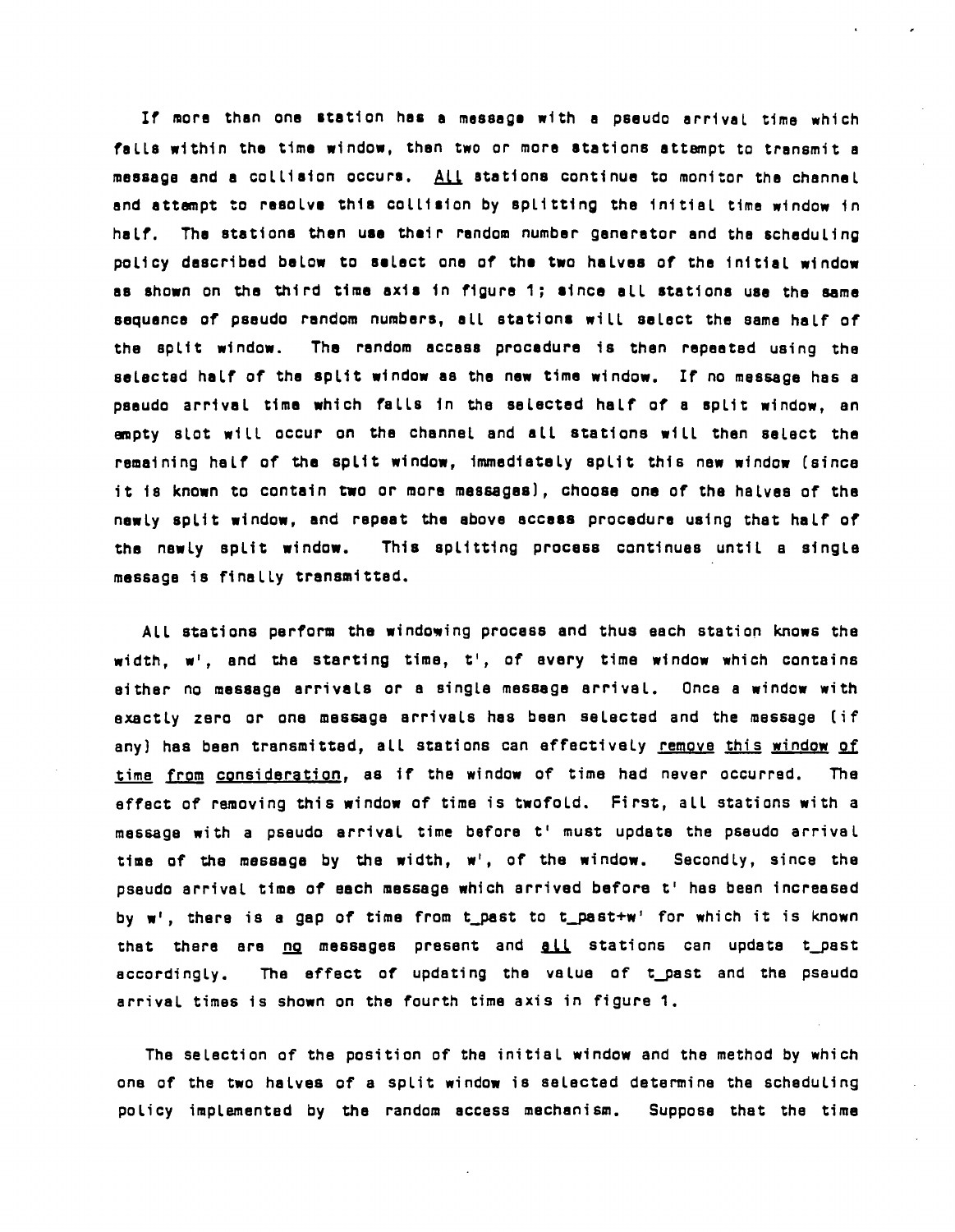between t-past and t (the current time) divides into n windows of width w; we note three special cases:

- 1. The first (oldest) of the n windows is always selected as the initial window and the first half of a split window is always chosen before the second.
- 2. The last (newest) of the n windows is always selected as the initial window and the second half of a split window is always chosen before the first.
- 3. Each of the n windows is equally likely to be chosen as the initial window and both halves of a split window are equally likely to be chosen fi rst.

Case (1] above implements FCFS scheduling, case (2] implements LCFS scheduling and case (3] implements RANDOM scheduling. In the most general case:

4. Each of the n windows is selected with some probability according to some discrete probability distribution  $\delta$  and the first half of a split window is selected with probability  $q$  and the second half is selacted with probability 1-q.

Depending on the distribution  $\acute{\text{o}}$  chosen in (4) and the value of q, any one of a large class of scheduling disciplines can be selected. As we will see, the optimal selection of  $\dot{\theta}$  and q will be dependent on current system demands including throughput and loss tolerances.

2.2. Analysis of the Average Performance of the Window Mechanism

In this section we derive an approximate expression for the averege message scheduling time of the protocol. In order to obtain this expression we will first follow Towsley [Towsley 82], Molle [Molle 81] and others and analytically determine the exact velue of the message scheduling delay under seturation conditions, which occur when the average arrival rate exceeds the average time needed to schedule and transmit a message. Specifically, we will make use of the property that at saturation, the average waiting time is unbounded and thus the difference between the current time and t past is always greater than any window width chosen.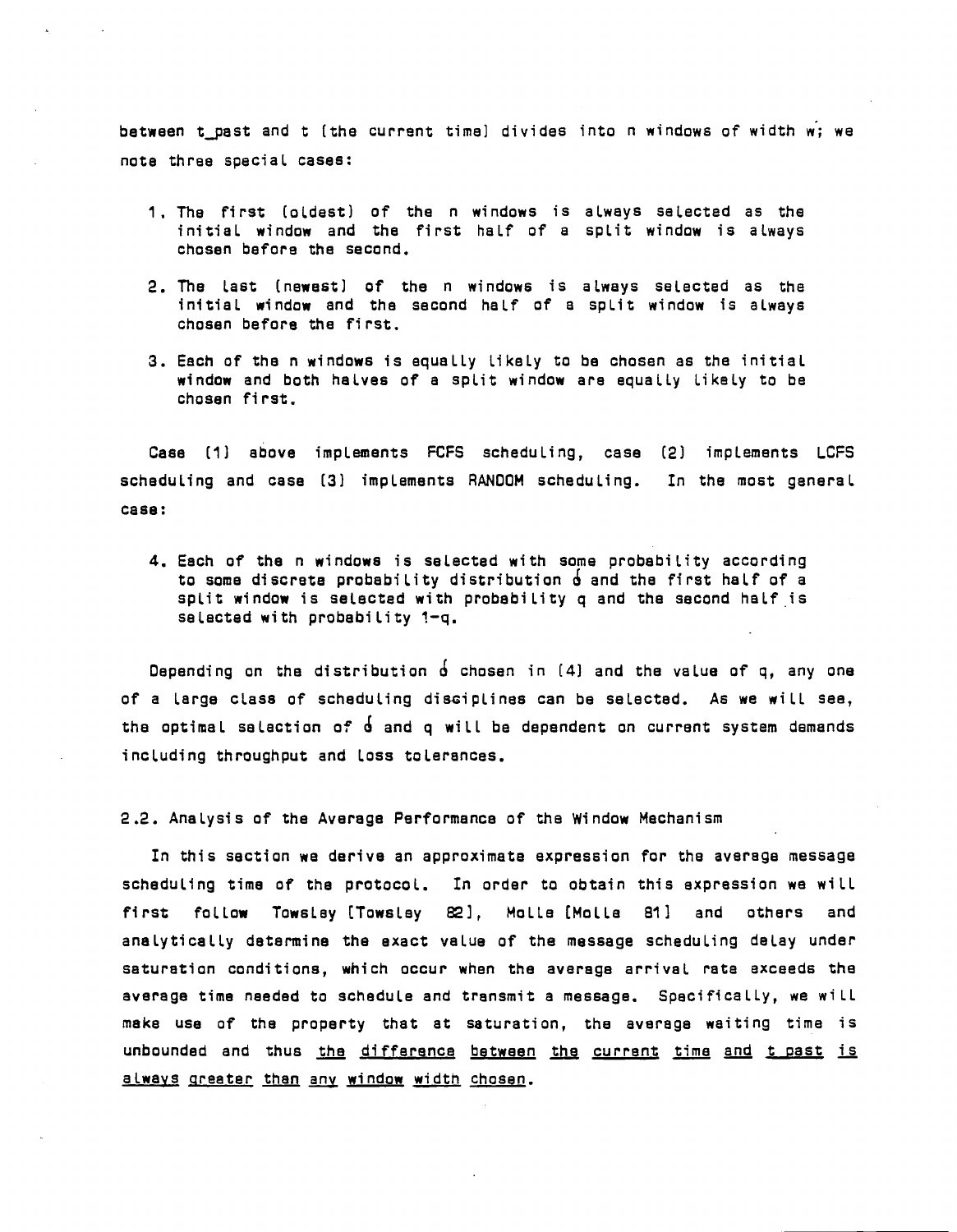Once the average scheduling delay under saturation conditions has been obtained, the actual message arrival rate at which saturation occurs can then be determined. This value for the saturation arrival rate and the average message scheduling time at saturation can then be used to provide an approximate expression for the message scheduling delay for arrival retes less than saturation.

We will assume that time is slotted in units of  $2t<sub>n</sub>$ , where  $t<sub>n</sub>$  is the endto-end propagation delay of the channel. Furthermore, we will sssume that all stations can detect message colliSions (CSMA-CO] and can abort transmission of a collided message in a negligible amount of time. Finally, we assume that the message arrivals to all stations together constitute a poisson process with rata  $\lambda$  (arrivals/slot).

Since the overall arrival process is poisson, at any point in time, the inter-(pseudo)arrival times of unsent messages waiting at all stations are exponentially distributed with mean  $1/\lambda$ . This fact can be inductively established Since, due to the memory less property of the exponential distribution, the removal of a time window and the concommitant shifting of pseudo-arrival times as dascribed above preserves this exponential interarrival property. One important consequence of the exponential nature of the inter-(pseudo)arrival times is that any two windows of time between the current time and t\_past which are of equal length are statistically identical with respect to the pseudo-arrival times. Thus the <u>order</u> in which windows are selected has no effect on the average message scheduling delay and thus the average message scheduling time is independent of the scheduling discipline implemented by the protocol.

Let us now proceed to determine the averege message scheduling time which in general, will be a function of the arrival rate,  $\lambda$ . Define:

 $\bar{s}(\lambda)$  - average time (in slots) to schedule a message for traffic arrival rate  $\lambda$ .

As discussed earlier, in order to obtain an approximate expression for  $\overline{s}(\lambda)$ , we will first determine the exact value of  $\overline{s}(\lambda)$ , under saturation conditions. Define: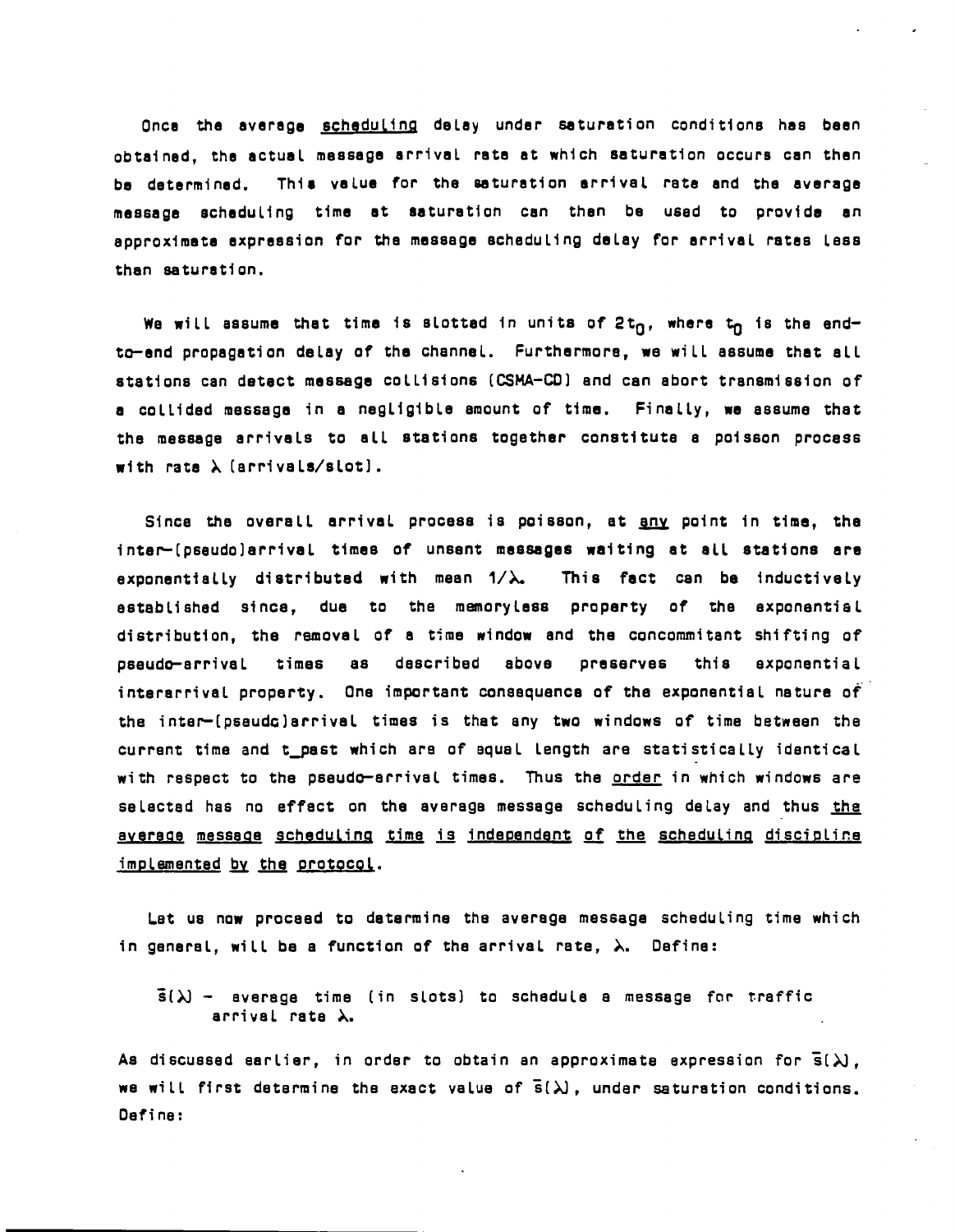- $\overline{s}_{\text{sat}}$  the average number of slots needed to schedule a message at saturation. The last slot (in which only 1 message is transmitted) is not considered part of the scheduling time.
	- $s_k$  the number of slots needed to schedule a message given a window is known to contain k messages, with  $k > = 2$ .
- $q_{k,i}$  probability that i messages are in one half of a window given there are k messages in the window. Due to the memory less property of the interarrival process,  $q_{k,i}$  is given by:

$$
q_{k,i} = \begin{pmatrix} k \\ i \end{pmatrix} 2^{-k}
$$

 $p_i$  - probability of i arrivals in a window. If the length of a window is given by the paremeter  $\mu$  (in units of time slots), then:

$$
p_i = (\lambda \mu)^i e^{-\lambda \mu} / i!
$$

communications

 $(1)$ 

Now,  $\bar{s}_{\texttt{cat}}$  can be expressed in terms of  $s_k$  by conditioning on the number of arrivals in a window:

$$
s_{sat} = p_0 [1 + s_{sat}] + p_1 \cdot 0 + \sum_{k=2}^{\infty} p_k [1 + s_k]
$$
  
or  

$$
\bar{s}_{sat} = p_0 + \sum_{k=2}^{\infty} p_k [1 + s_k]
$$

 $\sim$   $\sim$   $\sim$ 

The added 1's in the terms  $(1+s_k)$  and  $(1+\bar{s}_{sat})$  in (1) are due to the fact that 1 time slot is first required to learn that zero or two or more collisions have occurred. We can now condition  $s_k$  on the events of zero, one, or more than one message in the selected half of a split window. Note that if no message occurs in the selected half of a split window (this occurs with probability  $q_{k,0}$ ), no slot is needed to determine that two or more messages occur in the remaining half of the split window and that half can be split  $immediately.$  Conditioning  $s_k$  thus gives:

or

$$
s_{k} = q_{k,0}(1+(s_{k}-1)) + q_{k,1} \cdot 0 + \frac{k}{1\pm 2} q_{k,1}(1+s_{1})
$$
\n
$$
s_{k} = \frac{(1-q_{k,1}-q_{k,0}) + \frac{k-1}{1\pm 2} q_{k,1}s_{1}}{(1-q_{k,0}-q_{k,k})}
$$
\n(2)

with the initial condition  $s_p = 0.5$ . Values for  $s_k$  can be iteratively obtained from (2] above and then substituted into (1) to determine the value for  $\bar{s}_{\mathtt{sat}}$ . Note, however, that  $\bar{s}_{\mathtt{sat}}$  is a function of the yet unspecified value of  $\lambda\mu$ . Clearly, the value of this parameter should be chosen to minimize the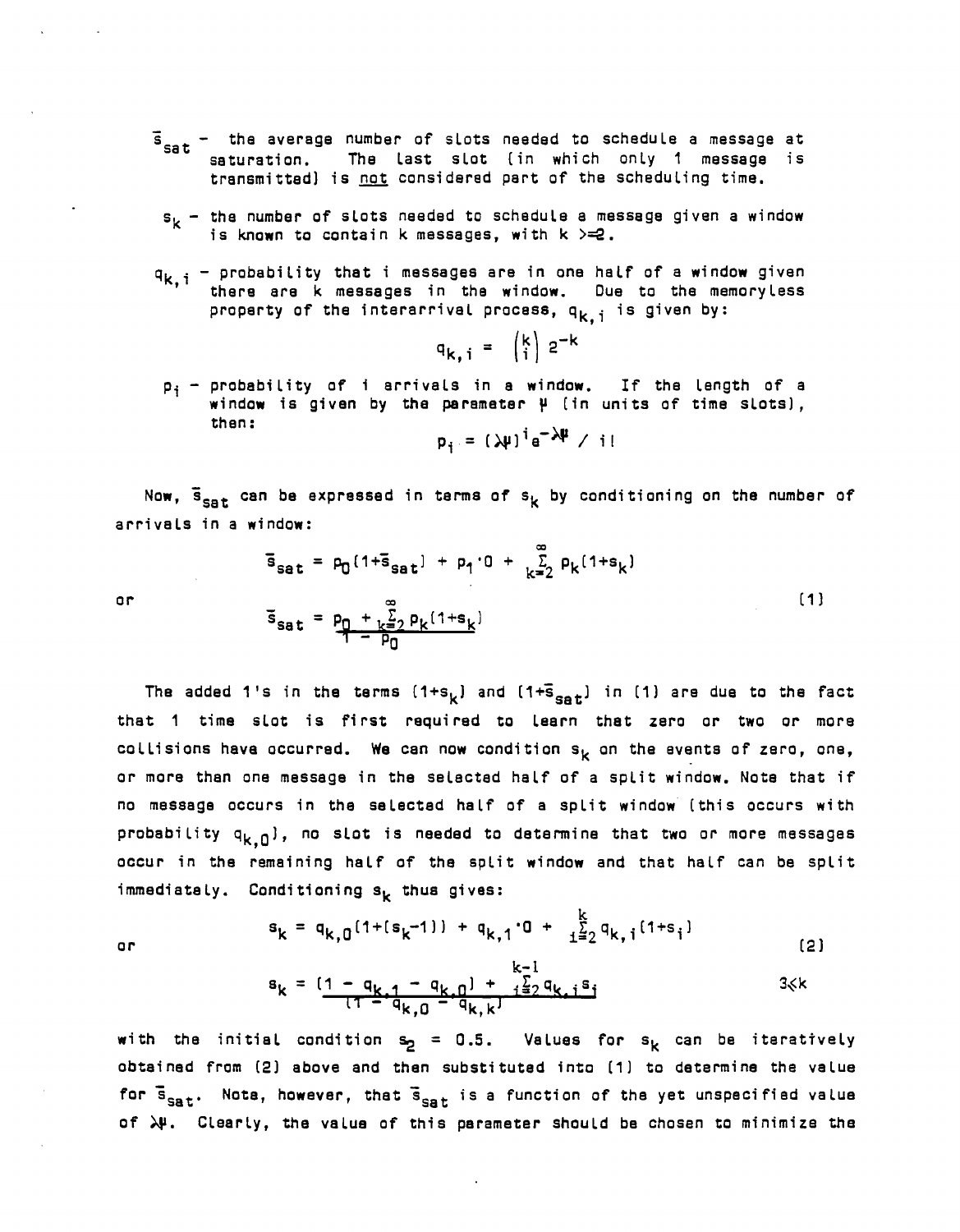value of  $\bar{B}_{\text{sat}}$ . Numerical methods can be used to show that  $\bar{B}_{\text{sat}}$  achieves a minimum value of 1.24 slots when  $\lambda^{\mu}$  has a velue of 1.2. Thus, whatever the actual arrival rate at which saturation occurs, the initial window size,  $\mu$ , should be chosen such that  $\lambda$  = 1.2 and thus  $\bar{s}_{\text{sat}}$  = 1.24 slots, independent of the arrival rate at which saturation occurs.

Equation (1) thus gives the message scheduling delay under saturation conditions to be 1.24 slots; let ua now determina the actuel errival rate at which saturation occurs. FoLLowing Lam [Lam SO], we note thet the overall chennel utilization p (the errival rate times the average time for scheduling and transmitting a message) must be bounded abova by unity. If wa define a as the ratio of the and-to-end propagation delay,  $t_n$ , to the fixed message length, then the length of a message in slots is given by  $1/(2\alpha)$  and the channel utilization bound is axpressed 8S:

$$
\lambda[1/[2\alpha] + \bar{s}(\lambda)] \leq 1 \tag{3}
$$

The saturation value of the arrival rate,  $\lambda_{\mathtt{Sat}}$ , is that value of  $\lambda$  for which the equality in (3) holds and thus:

$$
\lambda_{\text{Sat}} = 1 / [1/(2\alpha) + \bar{s}_{\text{Sat}}] \quad \text{or} \quad \lambda_{\text{Sat}} = 1 / [1/(2\alpha) + 1.24] \quad (4)
$$

If we define the effective channel throughput, P', to be the fraction of the channel which is utilized by successfully transmitted messages,  $(i.e. p! =$  $\lambda$  (2x) ) then the effective channel throughput at saturation or the maximum effective channel utilization is given by:

$$
p_{\text{sat}}' = \frac{1/(2\alpha)}{1/(2\alpha) + s_{\text{sat}}} = \frac{1}{1 + 2\alpha\bar{s}_{\text{sat}}}
$$

The analysis thus far has provided the average message scheduling dalay under saturation conditions as weLL as the actual message arrival rate (and thus effective throughput) at which saturation occurs. We also know that as  $\lambda$ end thus pi approaches zero, the averege messege scheduling delay also epproaches zaro since an arriving message would alweys be sent without contention upon arrival. Given these two andpoint values, we will approximate the intermediate points of the average message scheduling time,  $\bar{s}(\rho^{\dagger})$ , by fitting a function of the form  $P'$  /  $(a - P')$  to these endpoint values, where a is a suitably chosen constant. The results of this approximation are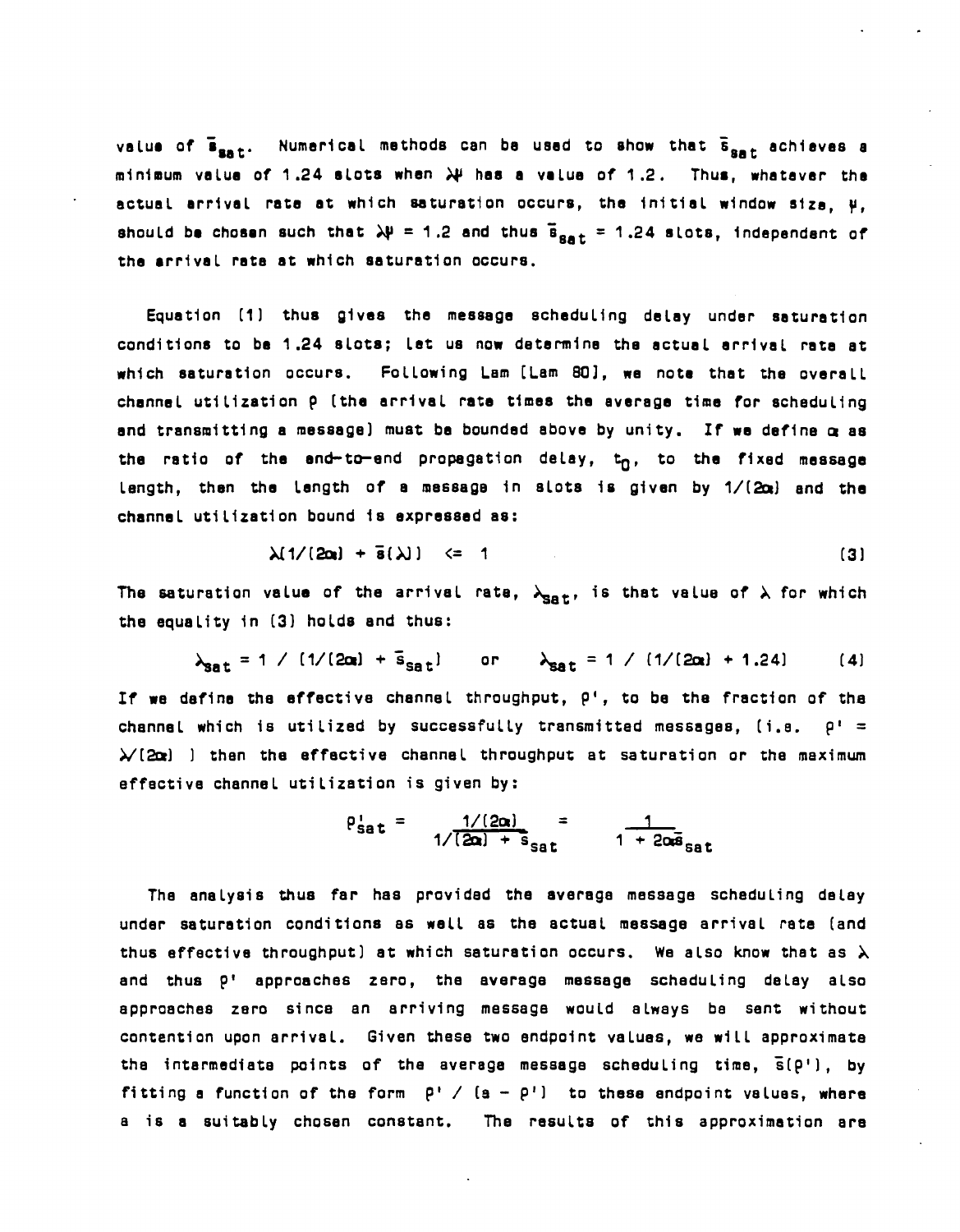compared with the average message scheduling times obtained through simulation for various message sizee in figure 2. In the following section, the average message scheduling times will be used to study the waiting time distribution under different scheduling disciplines.

3. Waiting Time Distributions for FCFS, RANDOM and LCFS Scheduling

In this section, we present analytic and simulation results for the distribution of message weiting times for fixed length packets in the cases in which the window random eccess protocol provides FCFS, RANDOM and LCFS scheduling. Throughout the enalysis in this section the messages waiting at stations to be transmitted will be considered as customers in a distributed queue. More importantly, the message scheduling time or contention resolution time immediately preceding a successful transmission will be considered as part of the service time for that message which is successfully transmitted. Thus the service time for a particular messege will always have two components : a message scheduling tima (i.e. the scheduling delay due to that contention period (if any) which results in the message beginning successful transmission) and the actual trensmission time for that perticular message.

#### 3.1. Service Time Distribution of Messages

In this section we determine the service time distribution for fixed length messages; note that since the message scheduling time has been shown to be independent of the scheduling discipline imposed by the protocol, this service time distribution will thus also be independent of the scheduling discipline. Let  $b(t)$  be the distribution of the message service time,  $s(t)$  be the distribution of the scheduling time, and x(t) be the distribution of the message trensmission time; throughout this section, time will be in units of slot length. Since the service time is the sum of two independent random variables, the service time distribution time is given by:

$$
b(t) = s(t) \cdot \Phi \times (t)
$$
 (5)

where  $\mathbf{\Phi}$  is the convolution operator. For the case of fixed length messages, x(t) is given by:

$$
x(t) = \mu_0(t - 1/(2\alpha))
$$
 (6)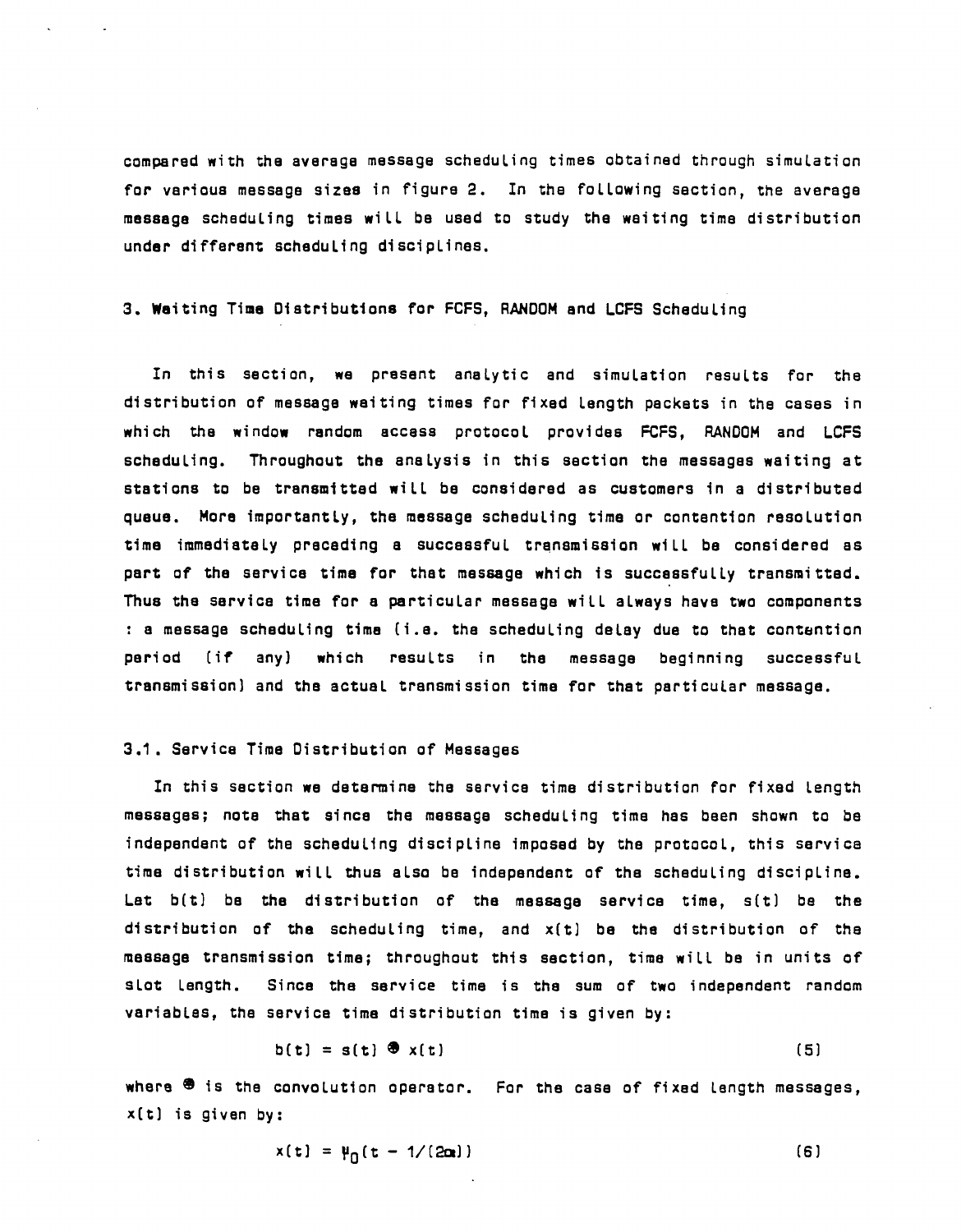where  $\Psi_{\Pi}$  is the unit impulse function and  $1/(2\alpha)$  is the fixed message length.

The distribution of the message scheduling time is more difficult to obtain. However, our simulation studies have shown that the geometric distribution is a good approximation for the message scheduling time distribution, where the mean of the geometric distribution is taken to be the mean scheduling time as determined in the previous section. Let  $\bar{\mathbf{s}}(\lambda)$  be the average message scheduling delay and define  $c_4$  to be the probability that the message scheduLing deLay is i slots. Then:

where:

$$
c_1 = c(1-c)^1
$$
  
 $c = 1 / (1 + \bar{s}(\lambda))$ 

end the probability distribution for the message scheduLing time is thus given by:

$$
s(t) = \frac{2}{120} c_1 \Psi_0(t-i)
$$
 (7)

Finally, using the value for  $x(t)$  and  $s(t)$  from  $(6)$  and  $(7)$  respectively, equation (S) gives the service time distribution for a message as:

$$
b(t) = \sum_{i=0}^{\infty} c_i \psi_0(t - (1/(2\alpha) + i))
$$
 (8)

#### 3.2. Distribution for FCFS Scheduling

Since the message scheduling or colLision resolution time has been modeled as part of the service time of the massages, our model of the distributed queue reduces to the case of an H/G/1 queue, where the service distribution of the customers is given by (8).

The waiting time distribution for customers in an FCFS  $M/G/1$  queue is given by (Klainrock 7S]:

$$
\mathbf{w}_{\text{fcfs}}(\mathbf{t}) = \sum_{k=0}^{\infty} (1-\rho)\rho^k \hat{\mathbf{b}}^k(\mathbf{t})
$$
 (9)

where

 $\mathbf{\hat{b}}\mathbf{(t)}$  = the density function of the residual service time that an arriving customer finds for the customer (if any) in service.

 $\bar{b}^k(t)$  = the k-fold convolution of  $\bar{b}(t)$ 

 $P =$  the server utilization, previously defined as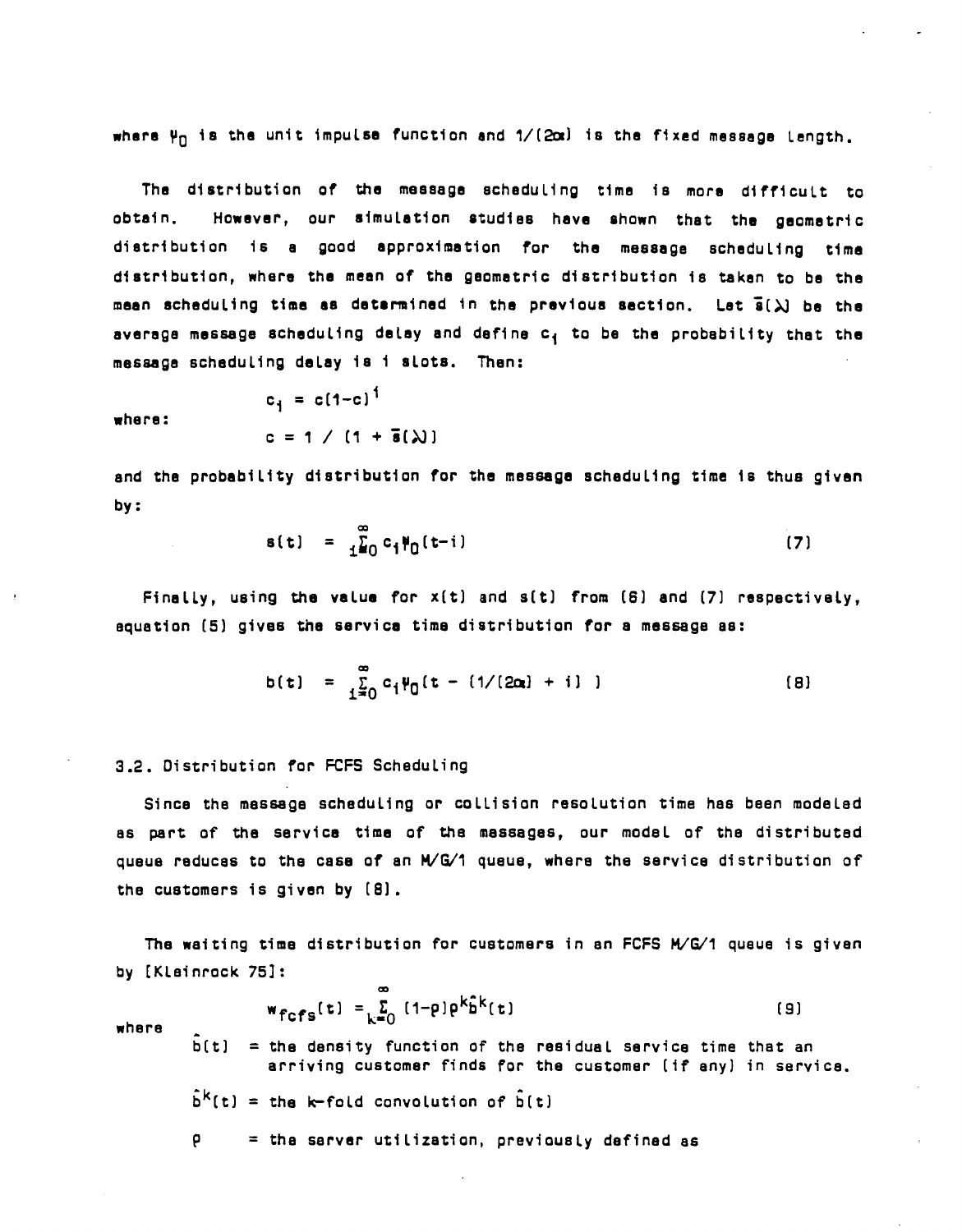$$
p = \lambda \left( \frac{1}{2\alpha} \right) + \bar{s}(\lambda)
$$

For values of p not aspecially close to unity, the infinite sum in (9) can be truncated at some finite value of k to produce an excellent approximetion to  $w_{\text{fcfs}}(y)$ . The residual service time density for a given arrival rate ( $\lambda$ ) end a service time distribution given by (8) can be calculated (Kleinrock 75] to be:

$$
\hat{b}(t) = 1 - \sum_{i=0}^{\infty} c_i \mu_{-1}(t - (1/(2\alpha_i) + i))
$$
 (10)

where  $\Psi_{-1}$  is the unit stap function.

Figure 3 shows the computed waiting time distributions for the case in which the random access protocol provides FCFS service; the sum in equation (91 was terminated at k=9 to obtain these values. Waiting time distributions are shown for 3 different traffic arrival intensities for message lengtha 10 and 50 times the end-to-end channal propagation delay  $(\alpha=0.1$  and  $\alpha=0.02$ , respectively). The degree to which these analytic results in figure 3 agree with the simulation values indicate that good approximations were introduced to obtain the analytic form of  $w_{fcfs}(t)$ .

#### 3.3. Oiatribution for LCFS Scheduling·

In order to computa the waiting time distribution under LCFS scheduling, the entire waiting time of a message can be considered as a series of waiting time components as shown below in figure 4. A message has no waiting time with probability  $Y_1$ . With probability  $1-Y_1$  a message has a first waiting time component with a distribution given by  $d_4(t)$ . A message which finishes the first waiting time component begins service with probability  $Y_2$  and requires a second waiting time component (with a distribution  $d_2(t)$  ) with probability 1- $\boldsymbol{\mathit{Y}_2}$ . In general,  $\boldsymbol{\mathit{Y}_i}$  represents the probability, given that a message has completed i-1 waiting time components, that it will begin service; after component i-1. Note that in order for a message to have exactly i waiting time components, it must not enter service after completing each of the first i-1 waiting time components and must enter service after the ith component. Thus the probability that a message has exactly i waiting time components is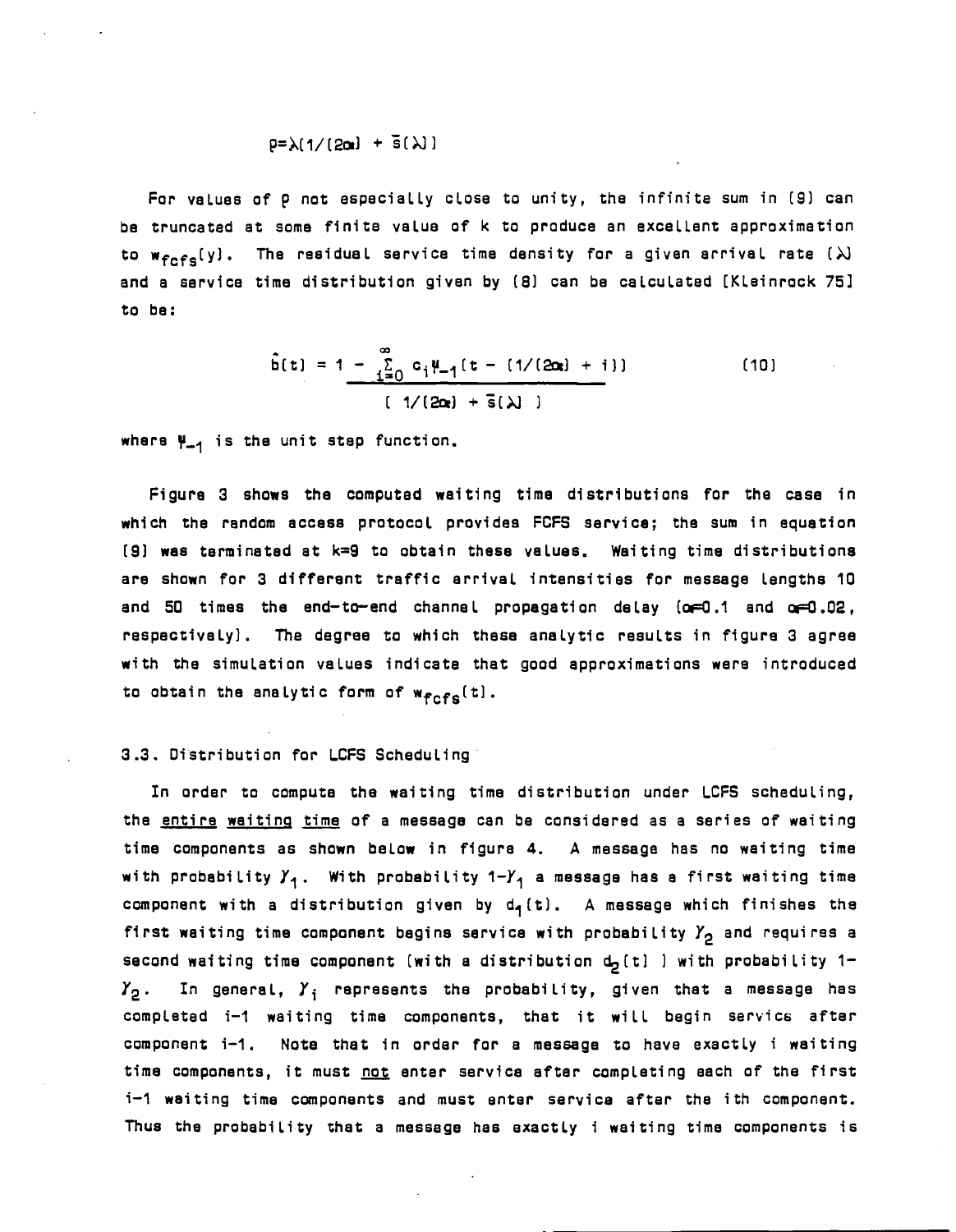given by:  $(1-\gamma_1)(1-\gamma_2)$  ' '  $(1-\gamma_1)\gamma_{1+1}$ . The distribution of the Length of the ith component is given by  $d_i(t)$ .



#### figure 4

If a message experiences any waiting time at all, then the first component of its waiting time,  $d_1(t)$ , results from the residual service of another message already in service when the message arrives; thus  $d_1(t)$  is given by  $\bar{b}(t)$ . Since the scheduling discipline is LCFS, the remaining components of the message's waiting time result from messages which arrive after the message, but are transmitted before the message; thus  $d_i(t)$  is given by  $b(t)$ for 1>1.

Using the above model of the waiting time, the distribution of the waiting time is given by:

$$
w_{\text{Lefs}}(t) = Y_1 \psi_0(t) + (1 - Y_1)Y_2 \tilde{b}(t) + \sum_{i=2}^{\infty} (1 - Y_1) \cdots (1 - Y_i)Y_{i+1} \tilde{b}(t) \Phi_0^{i-2}(t)
$$
 (11)  
where  $\psi_1$  and  $\tilde{b}(t)$  are as previously defined and  $b^{i-2}(t)$  is the (i-2)fold  
convolution of the service time distribution. We now compute the unknown  
values,  $(Y_i)$ . To do this, define :

- $q_0$  probability that no messages are waiting to be sent (queue is empty) at equilibrium.
- $\bar{p}_i$  probability of i arrivals during a residual service time.
- ,  $\rho_1^+$  - probability of i arrivals during a message's service time.
- $P_i^k$  probability that j messages have arrived during the first k components of tha message waiting time given that the kth component of the message waiting time has just ended.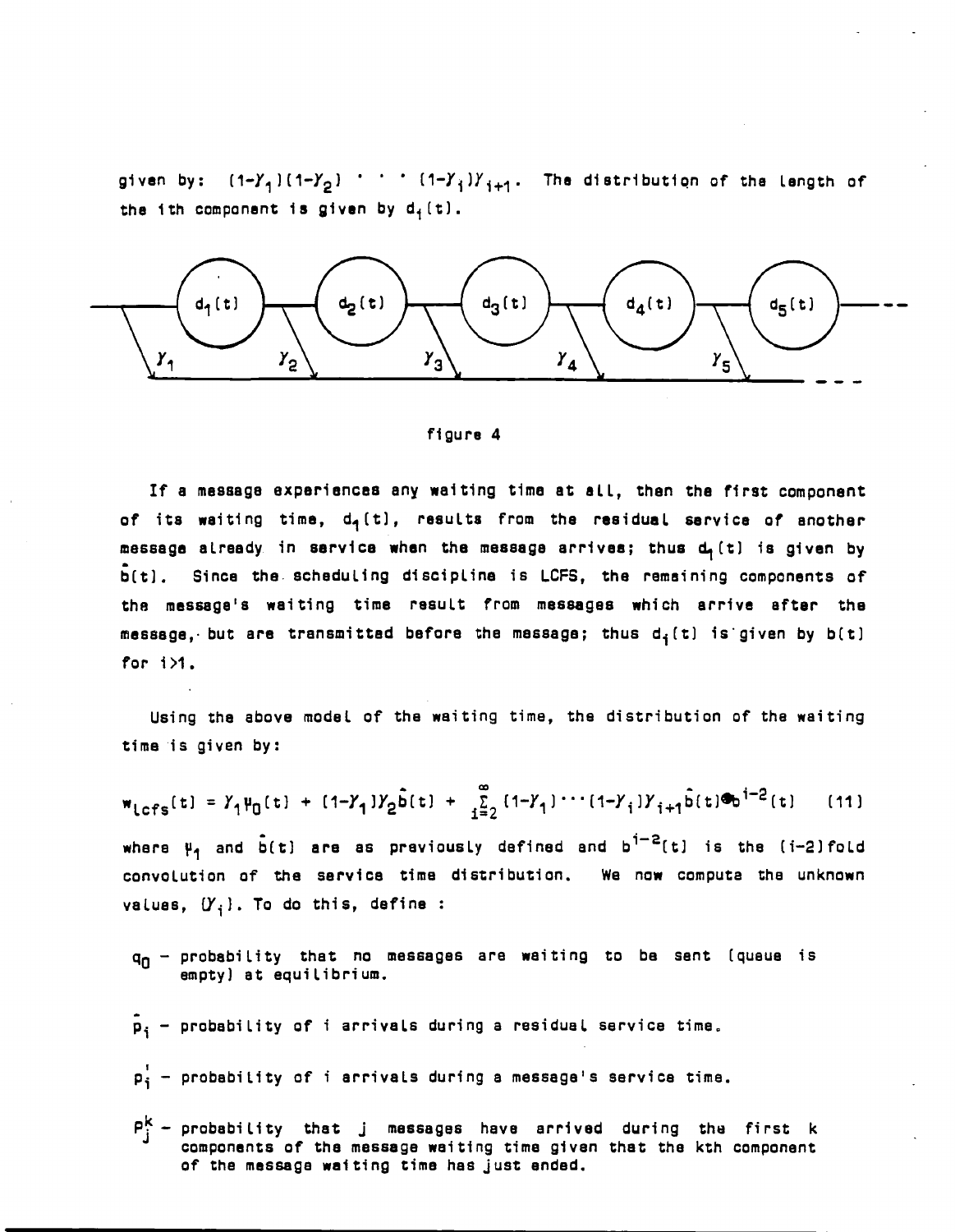$\mathtt{Q}_\text{i}^\textsf{k}$  - probability that j messages have arrived during the first k-1 J components of the message weiting time given thet the kth component

of the message waiting time has just begun.<br>Clearly,  $Y_1 = q_0$  and  $Y_2 = \hat{p}_0$ . The value of  $q_0$  can be determined from an anaLysis for tha number in the queue as in (Lam 80]. Since the ith weiting time component is the last component if and onLy if exactLy i-1 messages have arrived during the first i waiting time components, the remaining values for  ${Y}_i$ } are given by  ${Y}_i$  =  $P_{i-1}^i$ . The values for  $a_i^{k+1}$  and  $P_i^{k+1}$  can be iteratively determined from the initial condition  $P_j^1 = \hat{P}_j$ . First,  $\alpha_j^{k+1}$  can be computed from  $P_i^k$  as follows. The relationship between these two sets of probabilities is shown below in figure 5.



Note that for all j less then k-1,  $P_i^k$  is known to be zero since in order for a message to complete k waiting time components, k-1 or more messages must ." have arr.ived since its own arrivaL. Now, if a message begins the k+1st waiting time component, there must have been strictly more than k-1 messages after component k was compLated (otherwise the message weiting time would have ended after component k); thus although  $P_{k-1}^k$  wes non zero at the end of the kth weiting time component, at the beginning of component k+1, it is known that  $a_{k-1}^{k+1} = 0$ . For values of j greeter than  $k-1$ , the ratio of  $a_{j}^{k+1}$  and  $a_{j+1}^{k+1}$ should equal the ratio of  $P_j^k$  and  $P_{j+1}^k$ . However, the actual values of  $Q_j^{k+1}$  and  $a_{j+1}^{k+1}$  must be normalized since at the beginning of component k+1,  $a_{k-1}^{k+1} = 0$ . The above considerations indicate that the values of  $a_i^{k+1}$  are given by:

$$
a_j^{k+1} = 0
$$
  
\n
$$
= \frac{p_j^k}{1 - p_{k-1}^k}
$$
  
\n
$$
(12)
$$
  
\n
$$
j >= k
$$
  
\n(12)

Finally, given the values for  $a^{k+1}_j$  the values of  $P^{k+1}_j$  can be easily computed by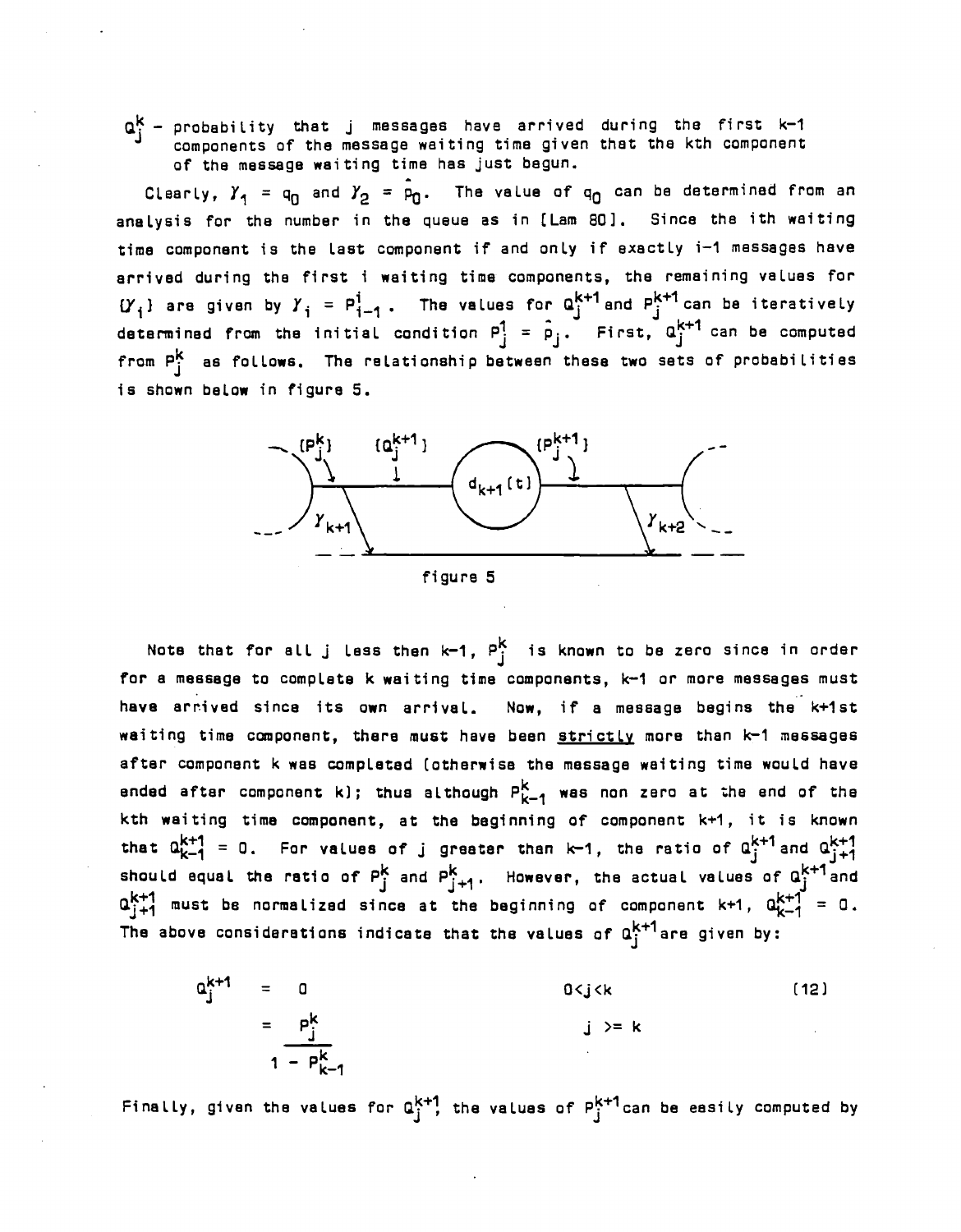conditioning the event of j arrivals immediately following k+1 waiting time components on the number of arrivals during component k+1. Thus:

$$
P_j^{k+1} = \frac{1}{n^2} Q_{j-n}^{k+1} \cdot p_n^{k}
$$
 (13)

The waiting time distribution for LCFS service can thus be computed using (11), (12) and (13) with the values of  $(Y_i)$  found above. Figure 6 shows the computed waiting time distributions for 3 different traffic arrival intensities for message lengths given by  $\alpha = .1$  and  $\alpha = .02$ . Note that all the distributions shown in figura 6 rise repidly for time values lass then the message length (corresponding to messages which begin service immediately after a residual service is completad) and then slowly epproech the esymptotic value of 1.

#### 3.4. Distribution for RANDOM Scheduling

The waiting time distribution under RANDOM scheduling can also be determined using weiting time components. Specifically, the first component of the waiting time onca egain results from the residual service time for another mes6age alreedy in service when the message arrives. Also, the remaining components of the waiting time once again result from the service times of other messages; however, since the message scheduling discipline is RANDOM, these other messages may have arrived at any tima.

The value for  $Y_{\Pi}$  will be exactly the same as under LCFS since the probability that an arriving message finds the queue empty is independent of the order in which messages are selected for service [Kleinrock 76]. In order to determine the ramaining values for the  $(Y_i)$ , we can use the average number of messages in the distributed queue given there is at least one message in the queue (i.e. the me6sage for which the waiting time distribution is being computed). This conditional value is given by  $\bar{q}/(1-q_0)$ , where  $\bar{q}$  is the unconditional average number of customers in the queue. Since RANDOM scheduling implies that all messages in the queue are equally likely to begin service next, if there are on the average,  $\vec{q}/(1-q_1)$  messages in the queue, one way to model the probability that a particular message begins service immediately after waiting time component i is: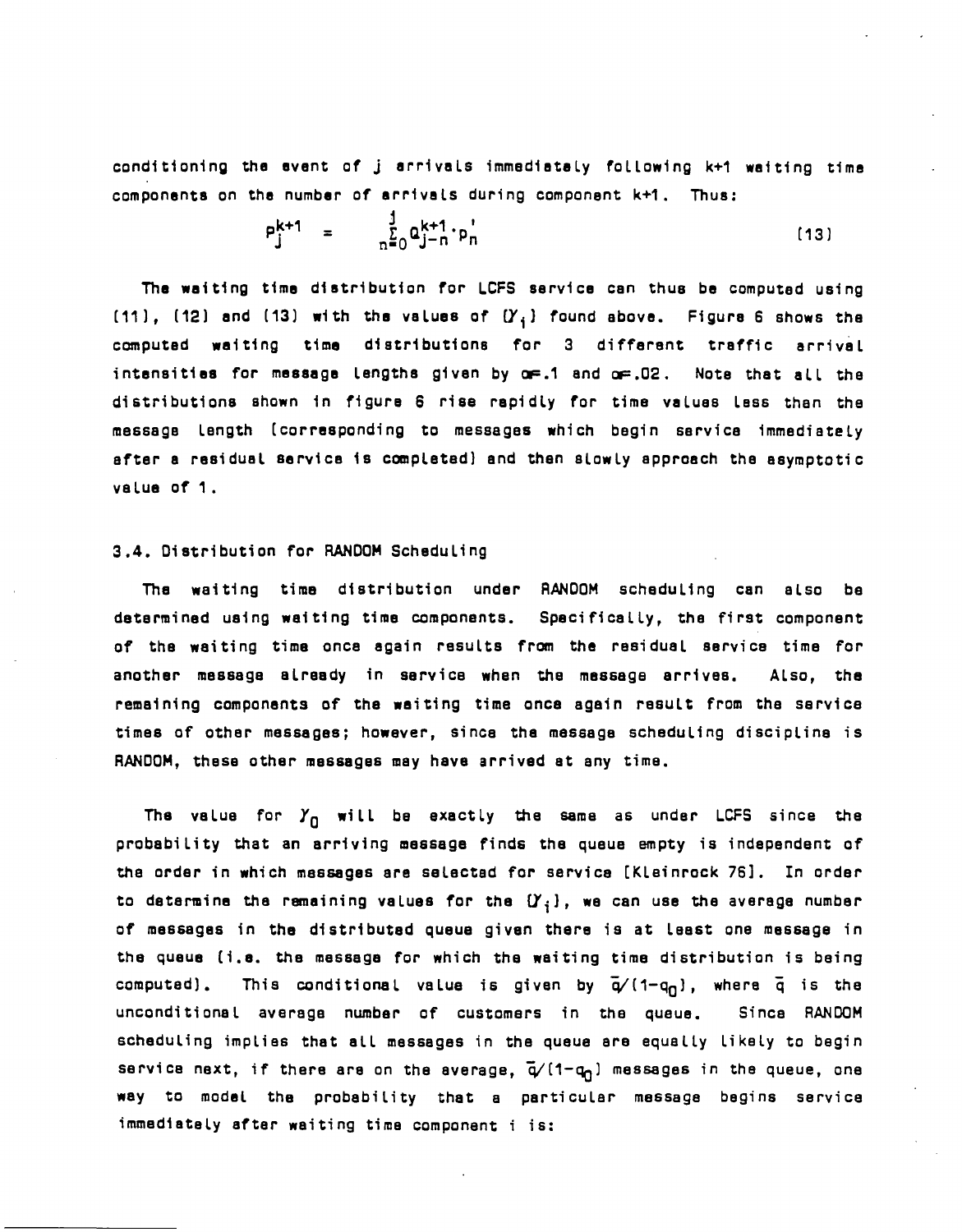$$
Y_{i} = \frac{1}{\frac{\bar{q}}{1 - q_{0}}}
$$
 or 
$$
Y_{i} = \frac{1 - q_{0}}{\bar{q}}
$$
 i > 1 (14)

The waiting time distribution under RANDOM scheduLing can be computed using these values of  $(Y_i)$  and equation (11). Figure 7 shows computed waiting time distributions for RANDOM scheduLing for three different traffic arrivaL intensities and message sizes given by  $\alpha=0.1$  and  $\alpha=0.02$ .

In the following section the results for the waiting time distributions for FCFS, LCFS and RANDOM obtained in this section wilL be used to discuss the impact of the scheduling discipline imposed by the protocol on the time constrained performance of the protocol.

## 4. The Impact of Scheduling Disciplines on the Time-Constreined Performence of Random Accass Protocols

As mentioned eerlier, many time constrained applications are characterized by two important features: to lerable message loss and the constraint that messages not received at the destination station (or equivalently not beginning tranamission at the sending station) within some fixed amount of time after arrival at the sending station are considered lost. Thus, message loss, as well as time delay and throughput, is an important performance meesure for time-constrained applications which use random access protocols.

The time delay versus message loss tradeoff for a given rendom access protocol can be determined from the distribution of the message waiting times. For example, the message loss versus time delay tradeoff for FCFS scheduling and a throughput of  $P^1$  = .70 is given in figure 3 - if the waiting time bound  $\overline{\phantom{a}}$  is 40 time slots, for instance, then the message loss is approximately 30%; if tha time bound is increesed to 100 time slots then the message Loss is only 6%. Since the waiting time distributions determine the time delay versus loss tradeoff, the comparison of the time-constrained performance of two protocoLs requires the comparison of their waiting time distributions. In figure 8 we show sample waiting time distributions for FCFS, LCFS and RANDOM scheduling in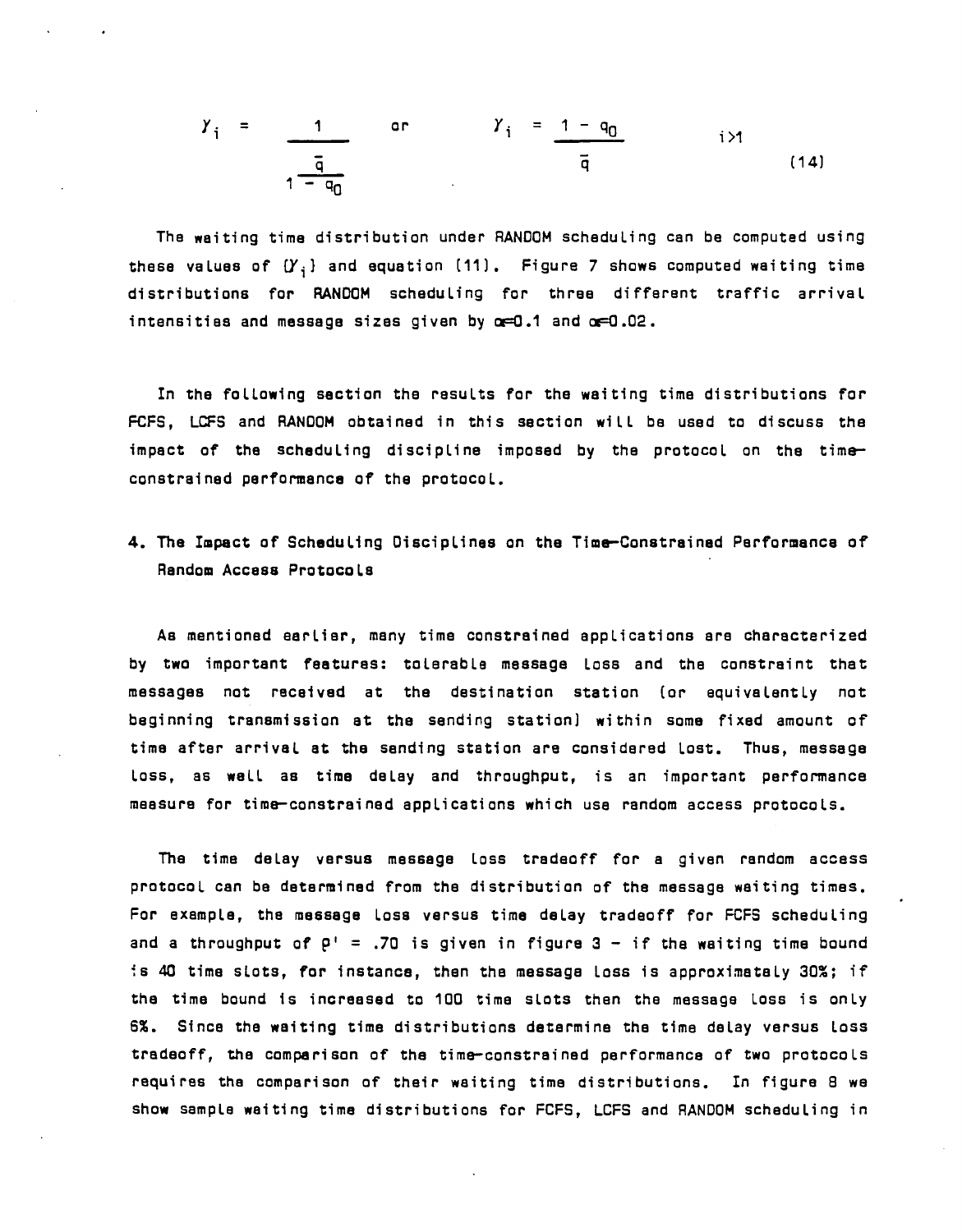order to provide a quantitative exampLe of the impect that a scheduling discipLine can have on the time-constrained performance of tha protocol.

The results in figure 8 indicate that for the given treffic intensity and message Size, none of the three protocols is uniformly the best in the sense of minimizing loss for ell possible time bounds. For small time bounds (large loss), LCFS is bettar than FCFS and RANDOM, while for lerge time bounds (small loss), FCFS is better than LCFS and RANDOM. Similar results can be found by comparing waiting time distributions from figures 3, 6 and 7. The results in figure 8 slso indicats that thare can be significant performance differencas due to the imposed scheduling disciplfne. For example, for the ssme fixed time bound, the message loss for FCFS and LCFS can differ by as much as 20%; for the same message loss, the time bounds required by FCFS and LCFS to realize this loss can differ by as much ss 100%. Clearly, the scheduling discipline imposed by e protocol greatly affects the time-constrained performence of the protocol.

Although FCFS and LCFS each perform better than the other (and RANDOM) for certain values of time delay and message loss, the question arises whether there are other scheduling disciplines which perform better than both FCFS and LCFS in such regions. Since we are interested in maximizing the probability that a message has a waiting time below some given bound, a scheduling discipline similar to minimum slack time scheduling in deterministic scheduling [Coffman 76] would seem promising. Under minimum slack time scheduling, that message with a current waiting time closest to, but not exceeding, the waiting time bound is transmitted naxt. This message can be selected by choosing the beginning of the initial time window to be the current time minus the waiting time bound and resolving collisions within a window on a FCFS basis. Figura 9 shows simulation values for minimum slack time scheduling for weiting time bounds of SO, 70, and 90 time slots. From simulation studies and as evident from figure 9, we have noted that minimum slack time scheduling for a specific time bound performs equally as well or better than both FCFS and LCFS in the region of the waiting time bound. However, as shown in figure 9, the increase in performance is relatively sma ll.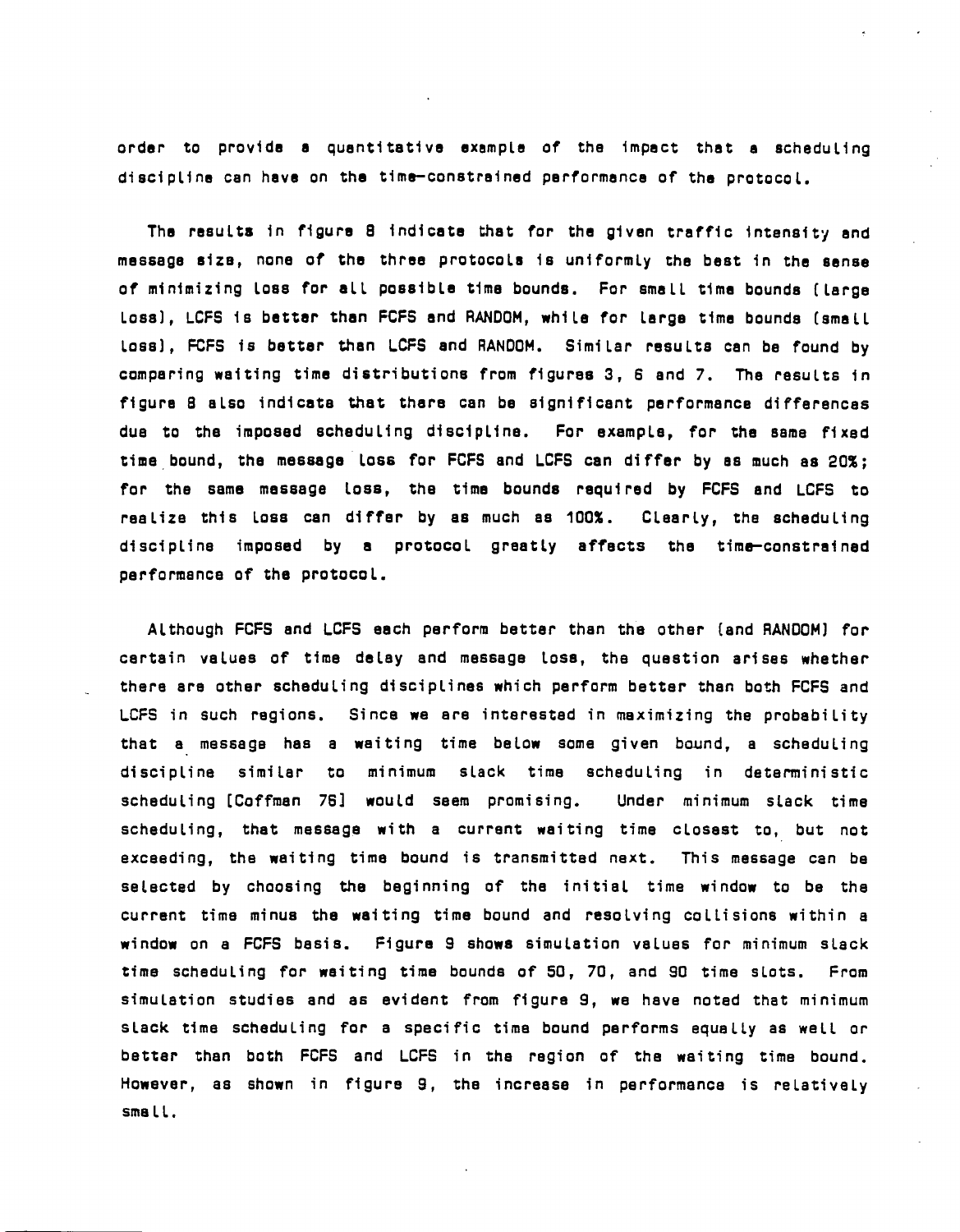Finally, it should be noted that all the various scheduling disciplines discussed so far can be implemented by the same general window random access mechanism. In practice, system characteristics such as average traffic arrival rata, loss tolerances and acceptable time delays may vary over time. Since the relative time-constrained performance of the different scheduling discipLines depends strongLy an thesa variabLe system characteristics, a crucial faatura of the generaL window mechanism which makas it particularLy suitabLe for time-constrained applications is the capability of the singLa window mechanism to impose different schaduling discipLines in response to the changing system charactaristics.

#### 5. Conclusion

We have presented an adaptive random access protocol for CSMA networks which is based on a generalization of the time window mechanism. This protocoL can be used to provide any of a Large cLass of distributed scheduLing disciplines based on message arrivaL times. We have studied the cases in which the protocol provides FCFS, LCFS and RANDOM scheduLing and have presentad both analytic and simuLation resuLts for the message waiting time distribution. In addition, a protocol which specifically attempts to maximize the probability that message waiting times ara beLow a given bound was aLso introduced and discussed.

The performance results have demonstrated the critical impact of the scheduling discipLine on the time-constrainad performance of tha protocoL, thus indicating that the scheduling discipline imposed by a protocol should be a primary concern in the design of random accass protocols for time constrained appLications in CSMA networks.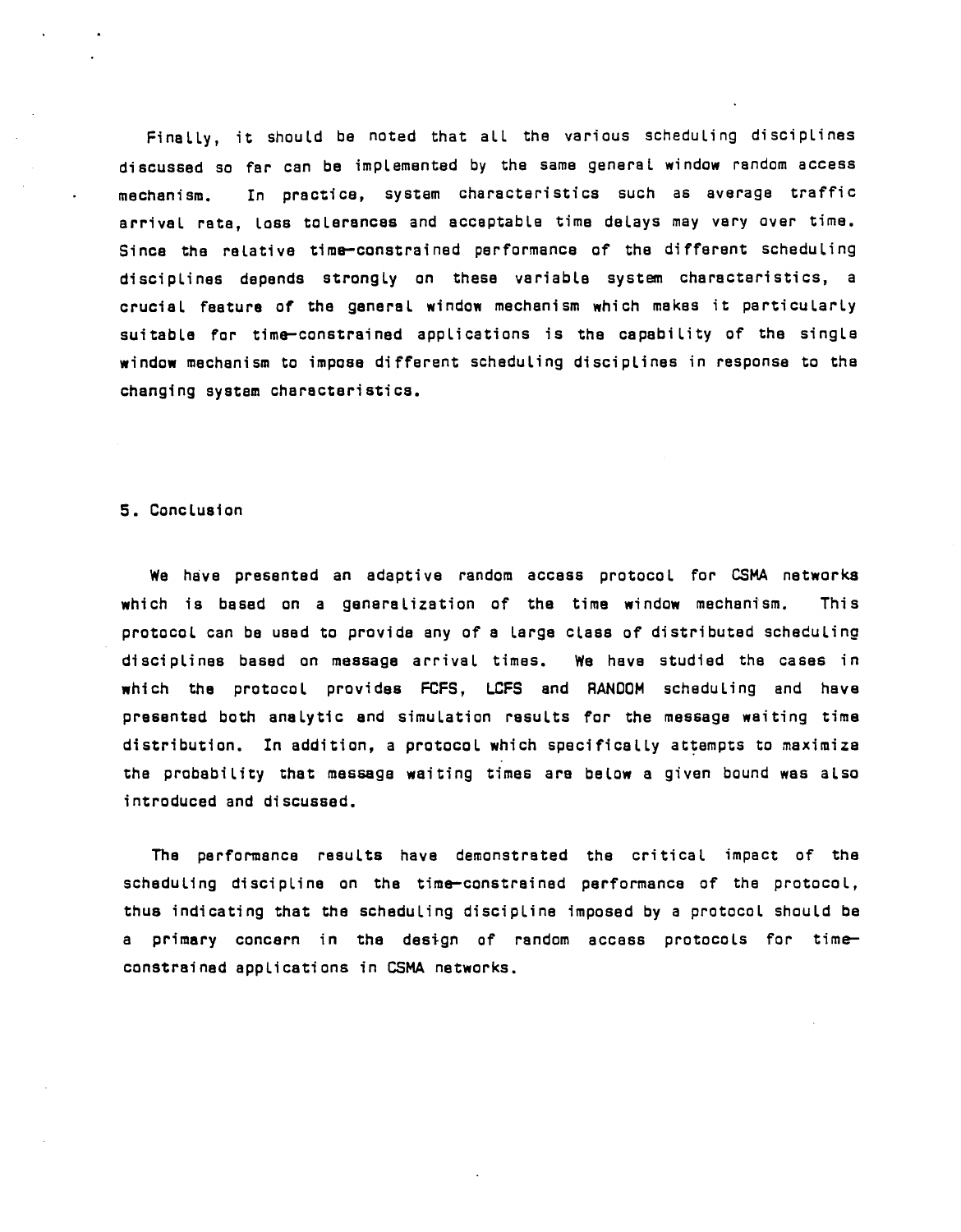#### **REFERENCES**

- [Coffman 78] E.G. Coffman. Computer and Job Shop Scheduling. J. Wilay and Sons, N.Y. N.Y., 1976. (Distributed Sansor Natworks 78) Carnagia-Mallon University, Proc. Conference on Distributed Sensor Networks, Carnegia-Mellon University, Pittsburgh, Pa., 1978. [Gallager 78] R. Gallager. Conflict Resolution in Random Acess Broadcast Networks. In Proceedings of the AFOSR Workshop in Communication Theory and Applications. AFOSR, Sept. 1978. [Klainrock 75] L. Klainrock. Queueing Systems Volume I: Theory. J. Wiley and Sons, N.Y., N.Y., 1975. [Klainrock 76] L. Klainrock. Queueing Systems Volume II: Computer Applications. J. Wilsy and Sons, N.Y., N.Y., 1976.  $Lam$  80 $l$ S. Lam. A Carrier Sense Multiple Access Protocol for Local Networks. Computer Networks 4, January, 1980. [Molle 81] M. Molle. Extensions and Unifications of the Multiple Access Communication Problem. Technical Report CSD-810730, UCLA Computer Science Dept., July. 1981. D. Towstev and G. Venkatash. [Towslev 82]
- Window Random Accass Protocols for Local Computar Natworks. IEEE Transactions on Computers C-31(8), August, 1982.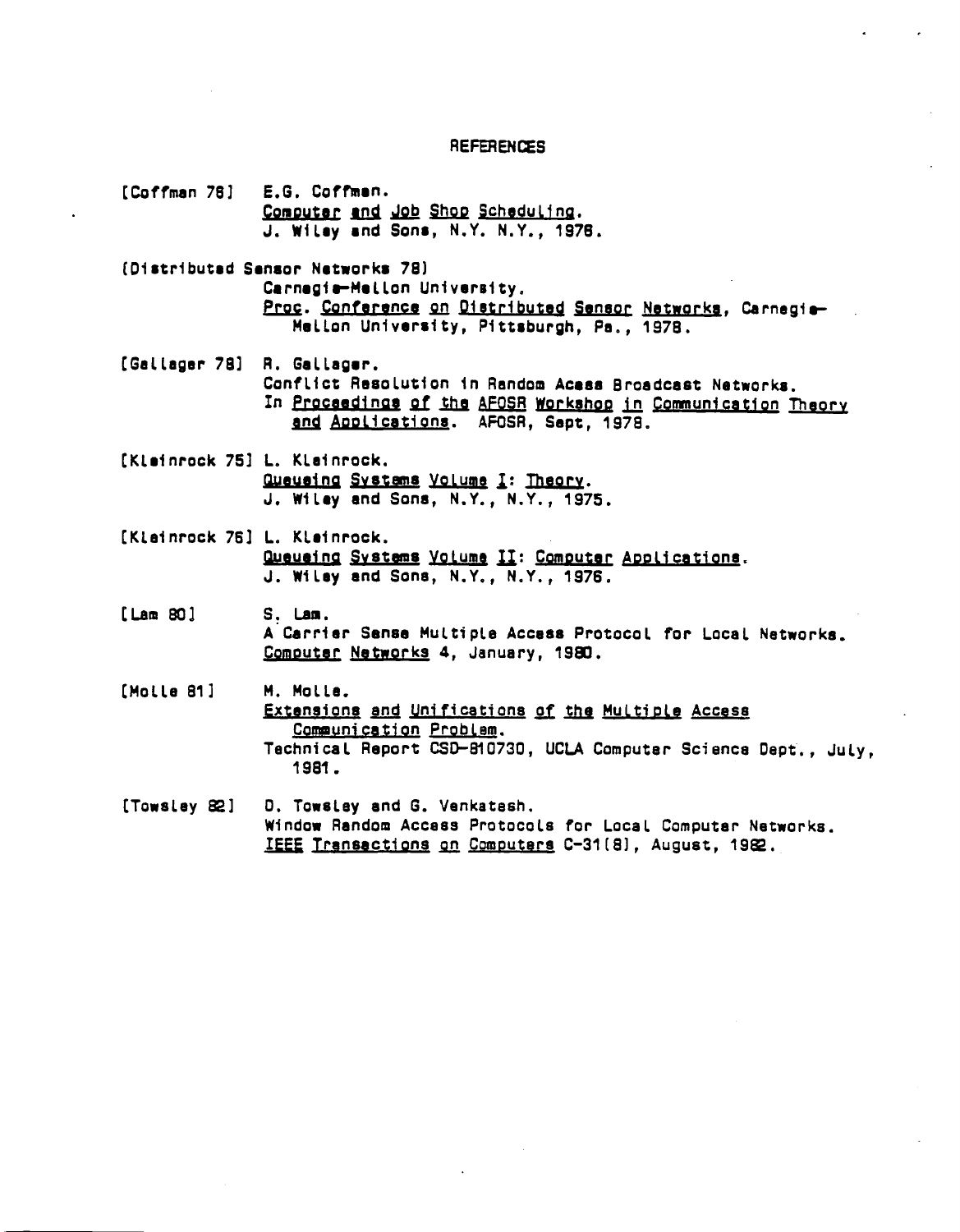

FIGURE 2: Average Scheduling Delay,  $S(\rho^*)$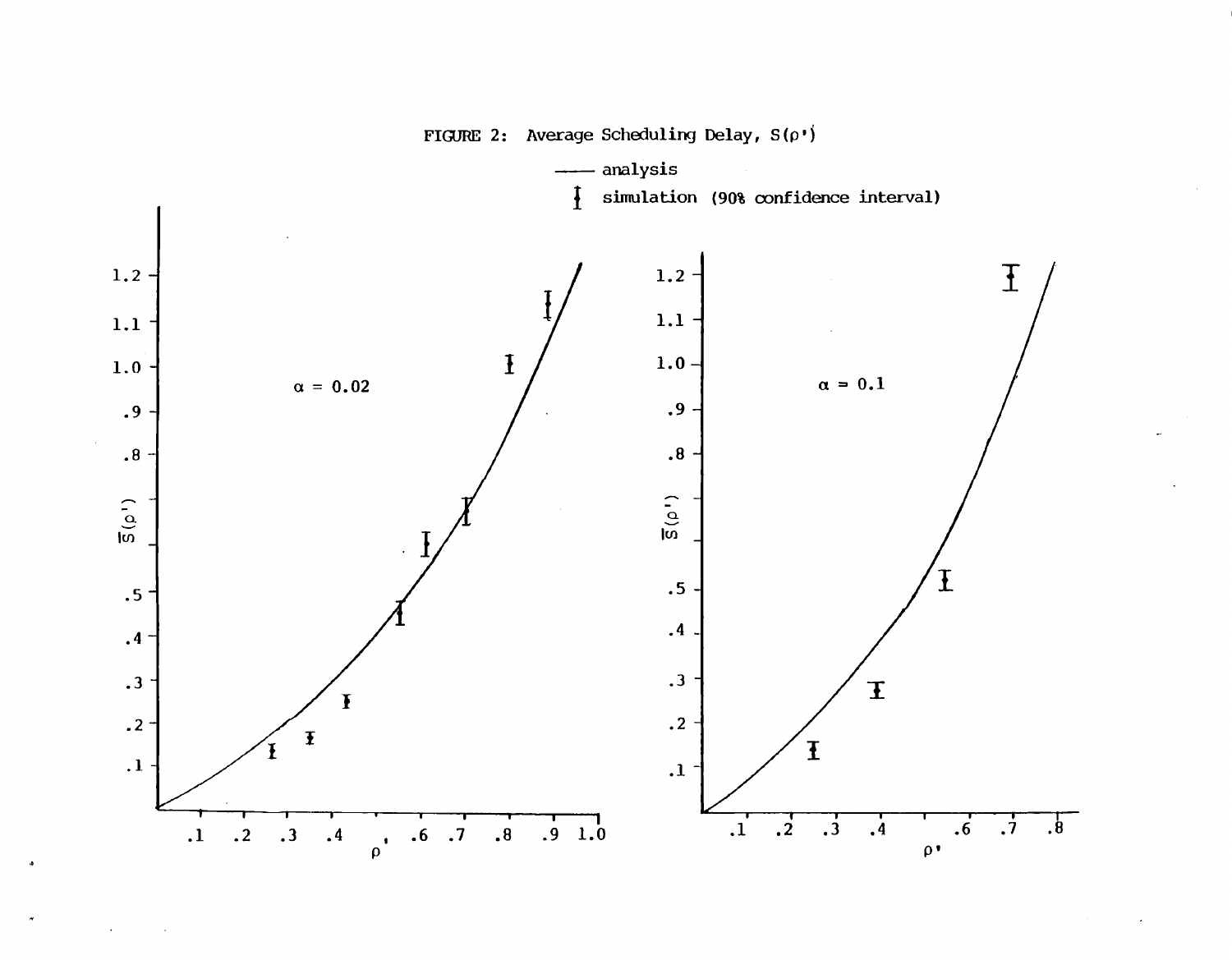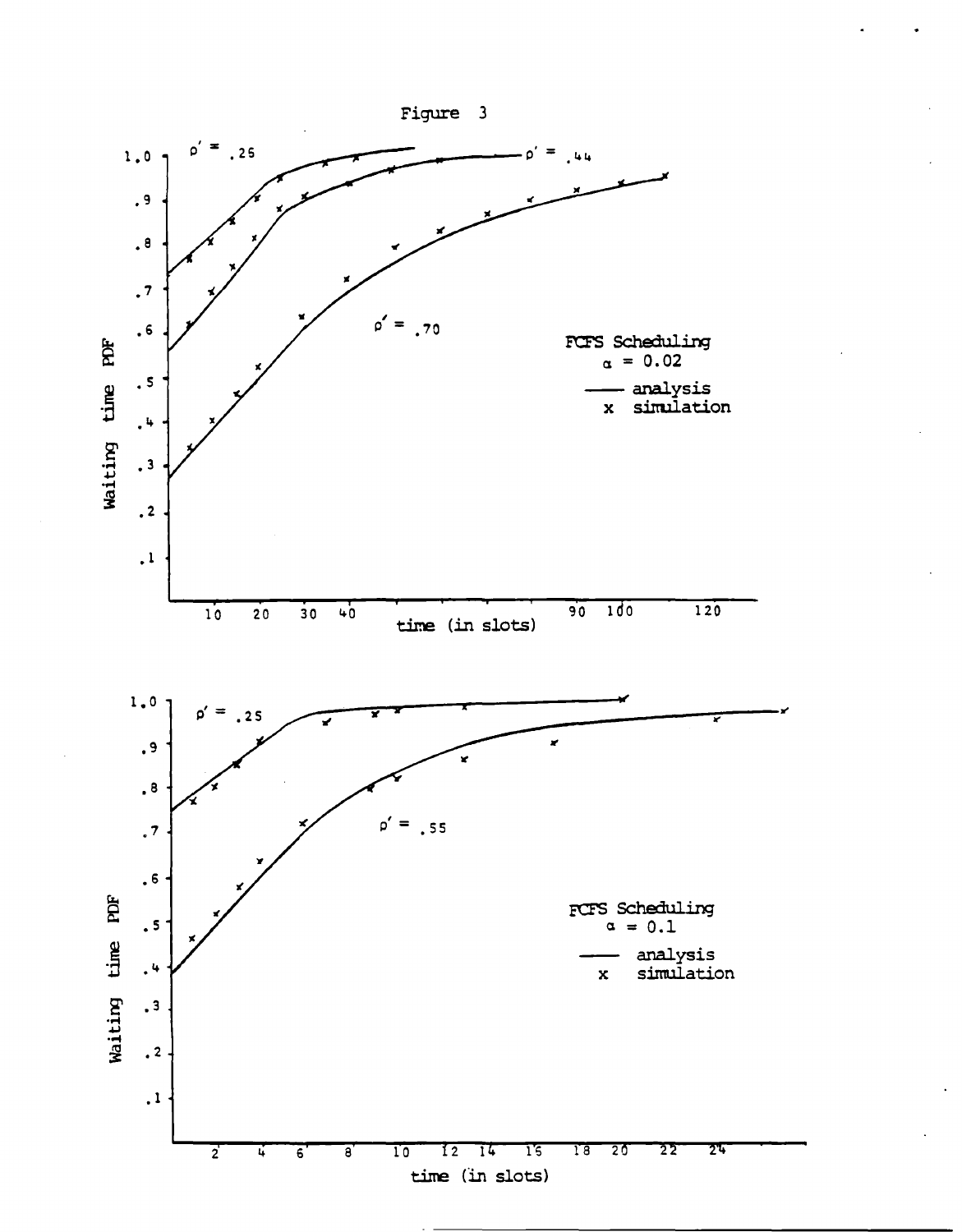

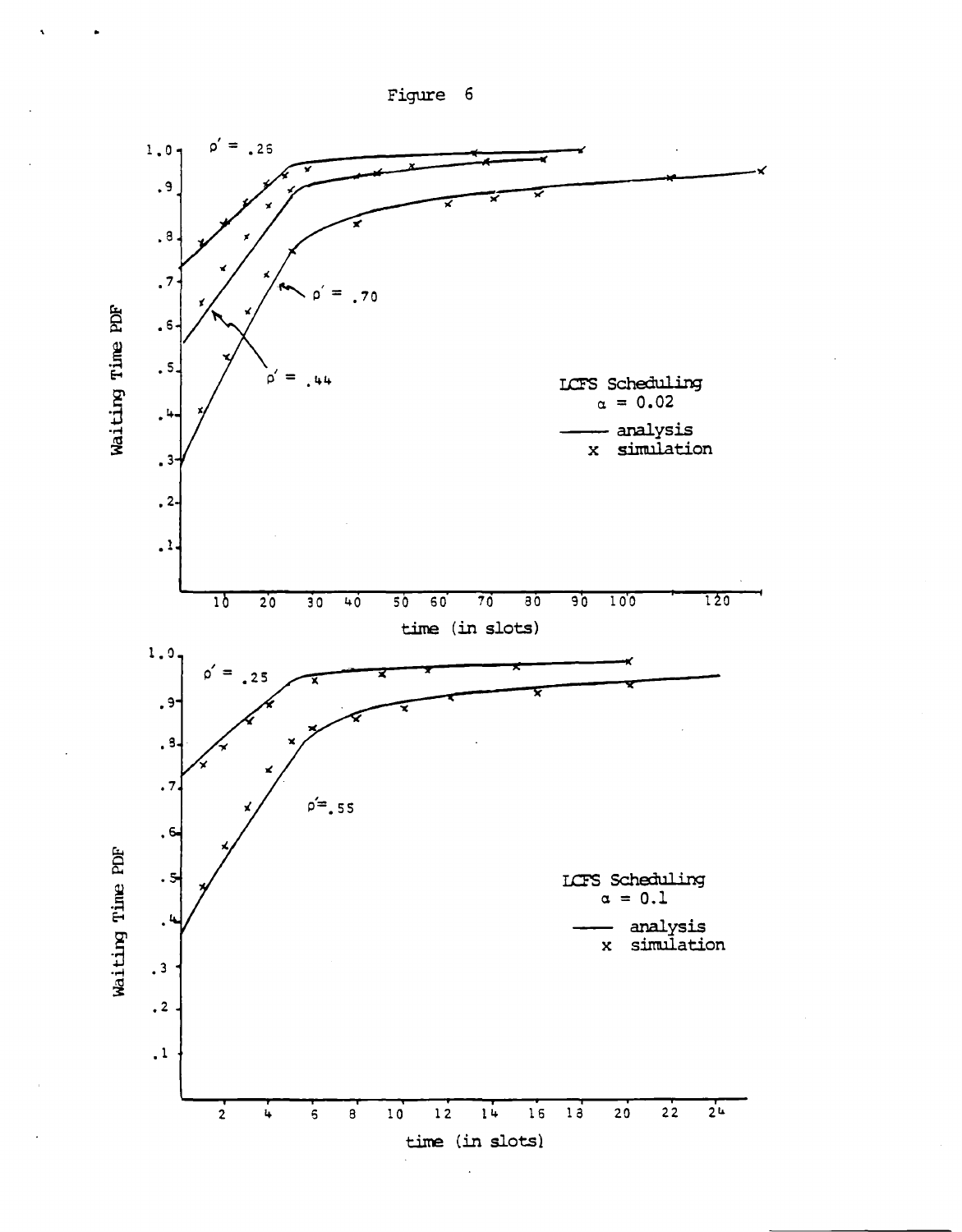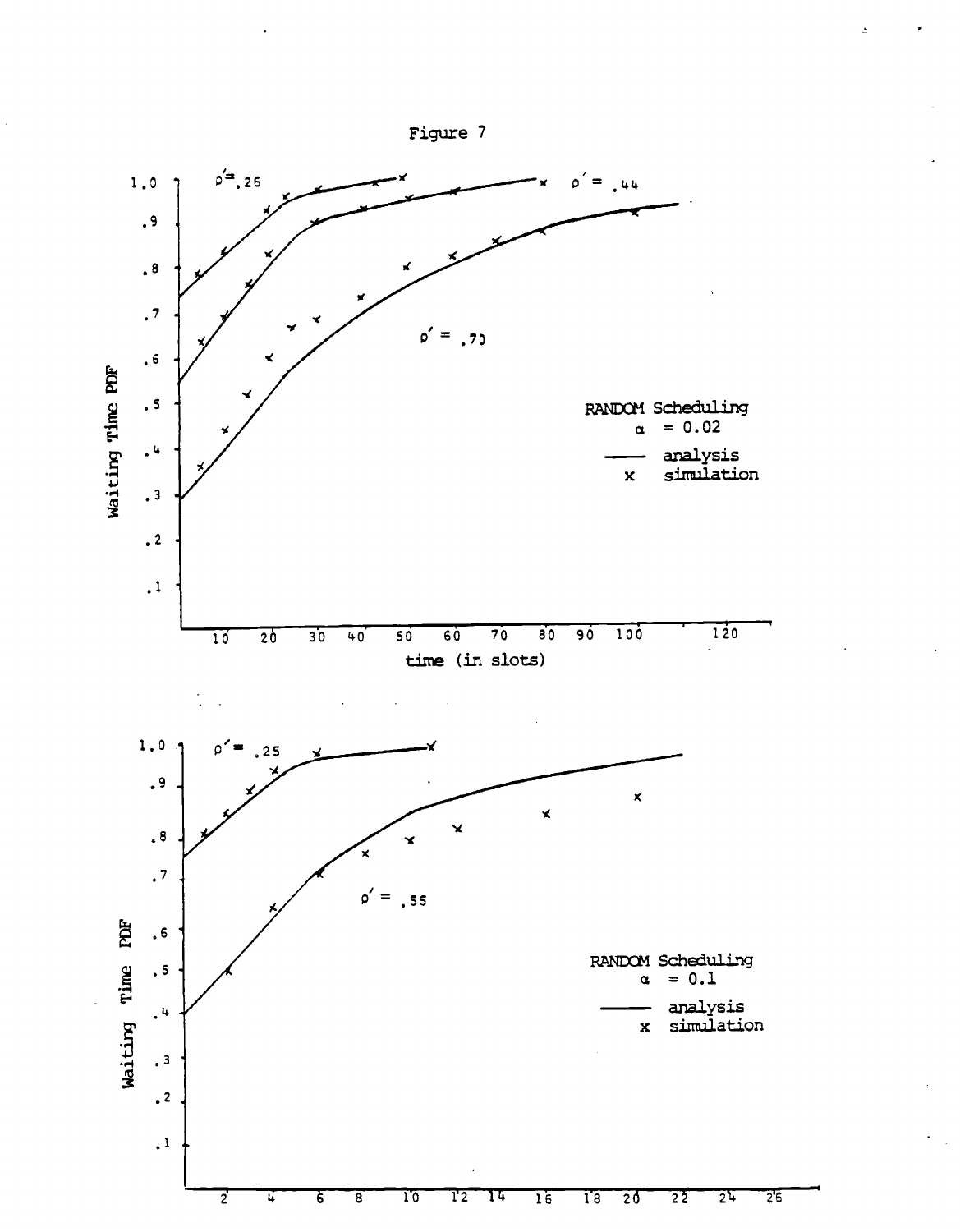figure 8

# Comparison of waiting time distributions

 $\Delta$ 

FCFS versus LCFS versus RANDOM

 $\alpha = .02$ <br>07. =  $\alpha$ 



 $\left\langle \omega^{\mu}\right\rangle _{2}$ 

 $\downarrow$